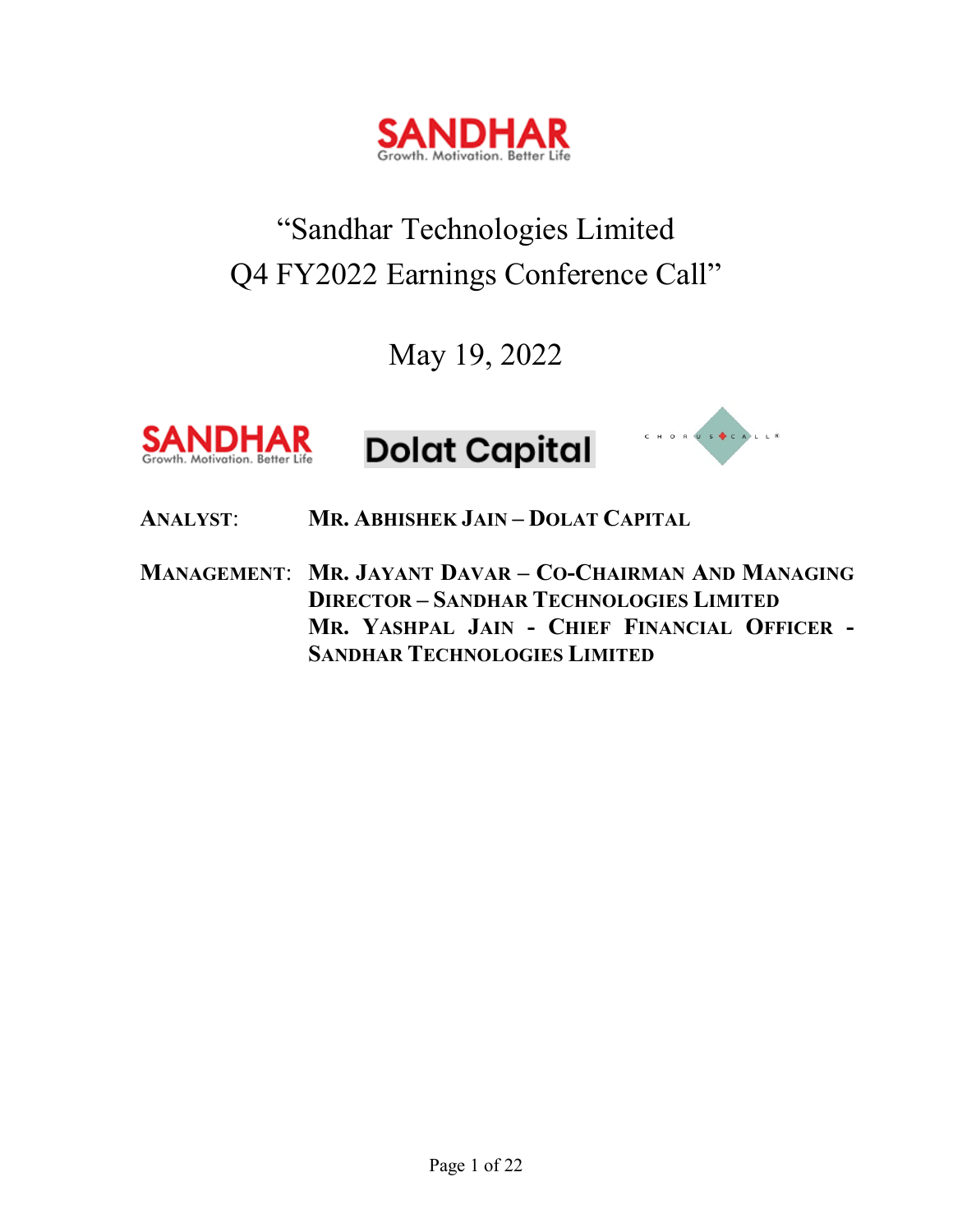

- **Moderator**: Ladies and gentlemen, good day and welcome to the Sandhar Technologies, Q4 FY2022 Earnings Conference Call hosted by Dolat Capital. As a reminder, all participant lines will be in the listen-only mode, and there will be an opportunity for you to ask questions after the presentation concludes. Should you need assistance during the conference call, please signal an operator by pressing "\*" then "0" on your touchtone phone. Please note that this conference is being recorded. I now hand the conference over to Mr. Abhishek Jain from Dolat Capital. Thank you and over to you, Sir!
- **Abhishek Jain**: Thanks. Good morning everyone. On the behalf of Dolat Capital I welcome you all on the fourth quarter conference call of Sandhar Technologies. From the management side we have with us Mr. Jayant Davar – Co-Chairman and Managing Director and Mr. Yashpal Jain – CFO of the company. We thank management for giving us opportunity to host the call. Now I hand over the call to Mr. Davar for his opening remarks post which we will have question and answer session. Over to you Sir!
- **Jayant Davar:** Good morning Abhishek and thank you for this call to Dolat Capital and to the facilitators. I also want to wish everyone a very good morning to all the participants today. As we said today and we have announced the results yesterday. I say at a time where it seems after a long time the clouds are kind of cleared or clearing and it looks like a happy runaway ahead. So with where we are today. With whatever signals we are getting from the automotive industry from the market and some of the challenges that seems to be abating now. It seems as if we should be back into a flying mode soon enough so with that positive note and with that positive sentiment once again a big welcome and I am very happy to answers questions that all of you may have.
- **Moderator**: Thank you very much. We will now begin the question-and-answer session. The first question is from the line of Anish Moonka from Asterix Capital. Please go ahead.
- **Anish Moonka:** Good morning Jayant Sir, so in the past we made it clear of our ambitions to keep the ROC around 20% to 25% in any projects that we partake in however the projected ROC of the recently entered machining project is just at 15% as mentioned in our presentation so what are the reasons to dilute the ROC in this project. Additionally how big of a challenge do we see continued inflation to put on incremental capex. Thank you.
- **Jayant Davar:** Anish thank you for the question so if you have seen the presentation and you have seen the machining business that one is talking about. This is the numbers that have been given to you for the first year itself. These are annualized numbers that have been given to you, but if you look at it and in our history we do not believe that we have ever started a project with expected ROC of 15% in the first annualized operation itself.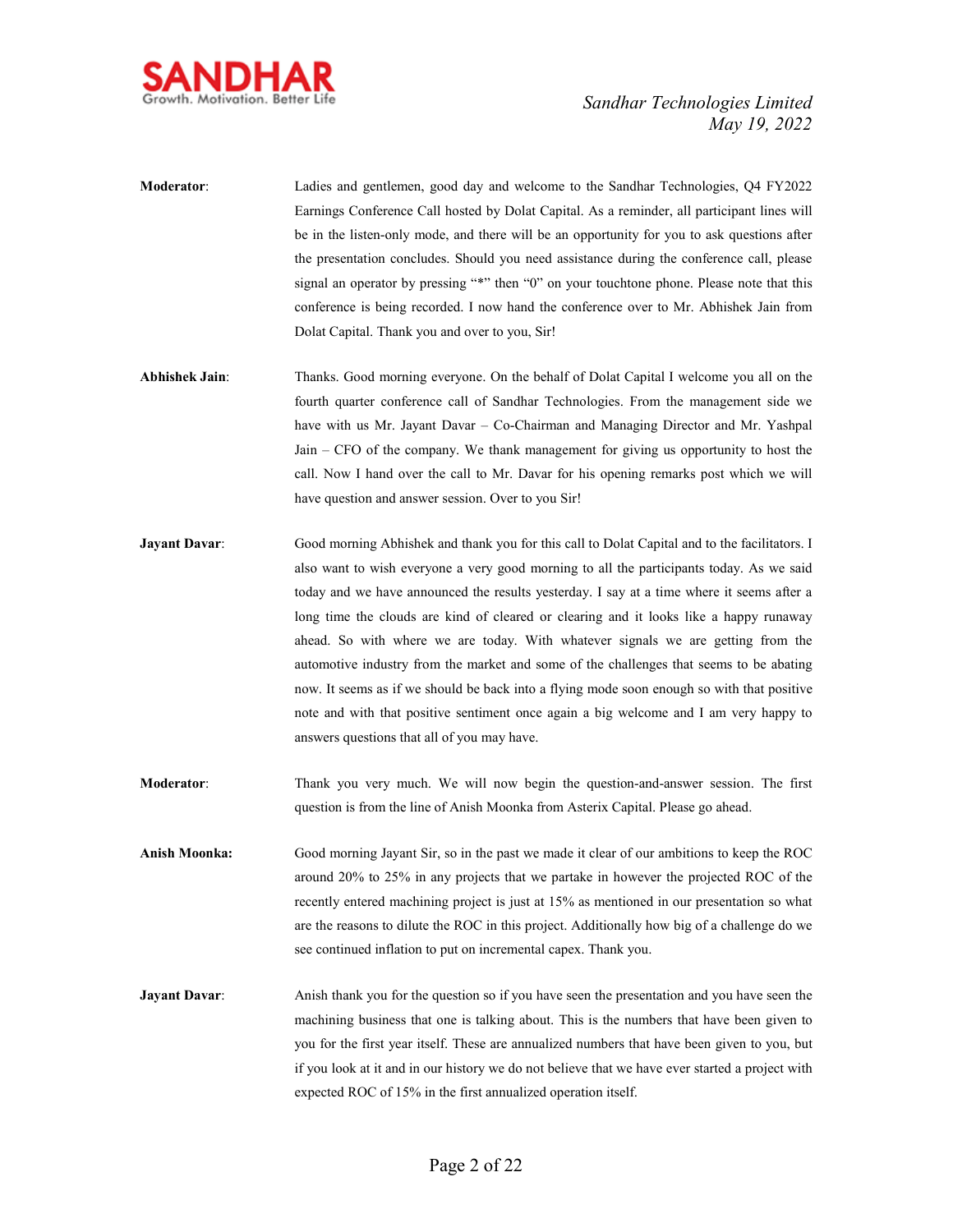

If you also look at it we are looking at the EBITDA in this particular case to be much, much higher. We are looking at almost 27% of EBITDA is what we are looking at this particular business so as soon as it matures and graduates we will be in that figure of 20% to 25%. You would appreciate that when you start new projects they do take time. In fact like I said this is the first one where we are beginning with assured ROC of this to begin with. I do not know if that answers your question.

- **Anish Moonka:** It makes all the sense, so my second question is on the long term gross margin trajectory of the business, so we continually mention of the trend of premiumization and our existing portfolio, lucrative exports are of the China plus one beneficiary, adding a lot more technological complex products with relatively less competition there by as an outsider investor it does look like our gross margin and EBITDA margin trajectory should trend upwards over the next 3 to 5 years am I reading it on a right manner Sir.
- **Jayant Davar:** Anish you are absolutely correct in your approach and I would be in your shoes asking the same question so congratulations on that question. The quick response that I would have that obviously COVID has killed many a deer in this particular case and things have slowed down not only from a perspective of how we anticipated or how the auto industry anticipated. In terms of premiumization that kind of slowed down. You were aware that the two wheeler industry for example has had the last three years which have been extremely, extremely challenging and one of the things that they have not been able to do at the speed that they expected was premiumization because the overall appetite of the industry dropped significantly now in those case scenario for them to add more cost was probably not the best thing to do. However, as we sit today and in my opening remarks I mentioned that lot of clouds have kind of receded and we see pathways ahead. So whether it is in the terms of the order book that is building up now on a monthly schedule basis or the call from the development teams to aggressively move on to platforms that involve premiumization have become quite aggressive from where we were in the last three years. Last three years we were following up and asking them what is happening, why are these projects getting delayed. This was supposed to happen and that was supposed to happen but thankfully now we are back where we are getting calls from them on a followup basis and on the call to quickly develop new components that they want to put on their vehicle.
- **Anish Moonka:** That was very helpful Sir. Finally, I was recently reading 2020 article by Oracle on how they helped us improve and to automate our processes to improve decision making and cut cost, so could you please talk about our IT investment over the past few years and how have they improved our way of doing business, thank you.
- **Jayant Davar:** So for us IT is into two particular areas. One of course is the internalization of the overall connect ability or connectivity of our businesses with the output of data that we get that is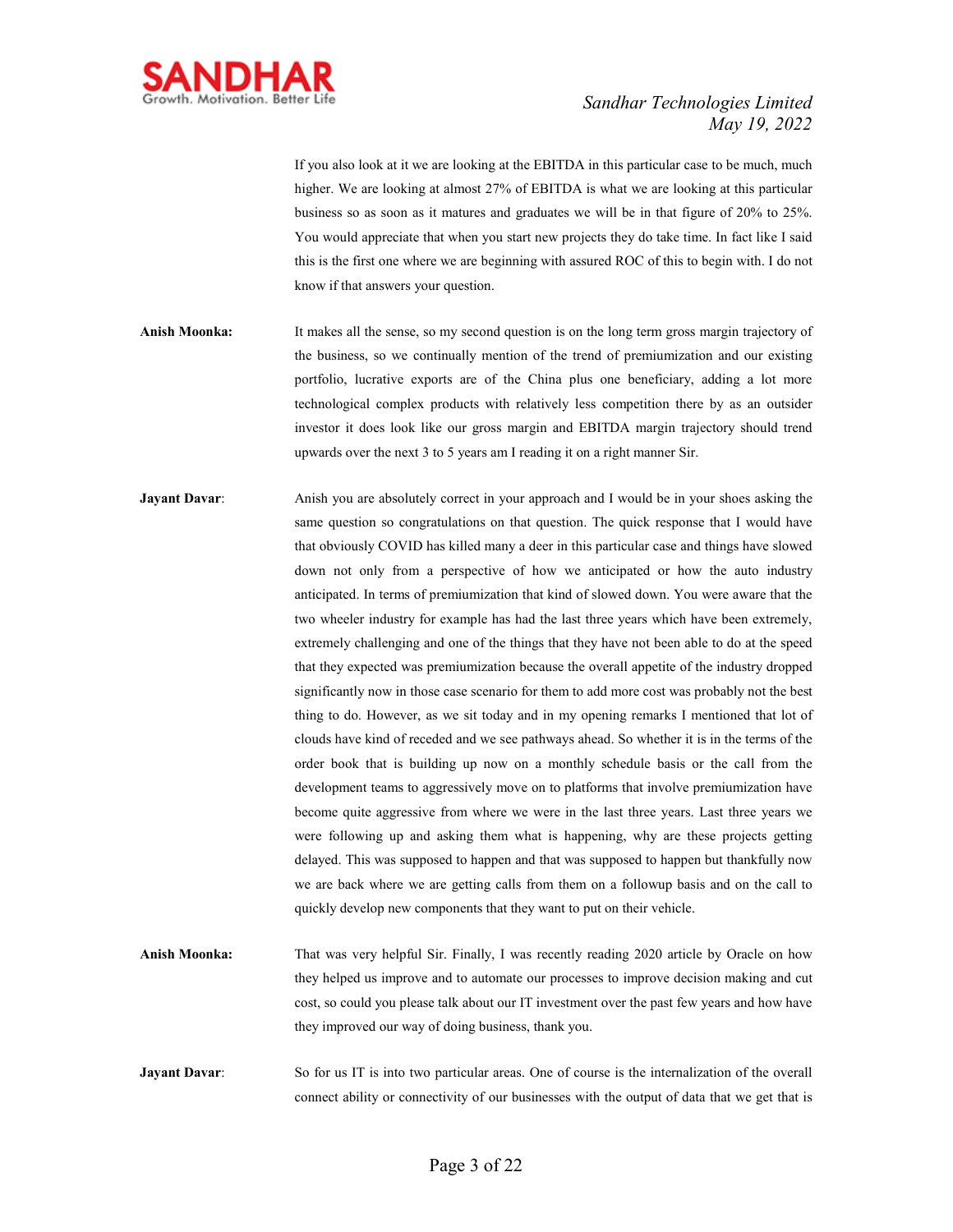

one. The second of course is also the IT facility of the technical side which not only is the involvement of connectivity in terms of softwares but also what we call PLM. PLM is an activity in IT which connects all the technical grounds of all our plants working together in communization of technical data. So let me explain this to you. We make one component let us say in Dharuwada, one in Haridwar, one in Mysore. There are different quality teams. There are different customers. There are different materials. There are different suppliers. Now at one point of time one customer would ask to us change a certain specification and that would change at that particular location. Today with our PLM we have standardized formats that exist in terms of our drawing, upgradation, RND everything happens together so it is happening across the board so that is one kind of technical connectivity which is connected to our design and operational softwares and the other portion is connectivity with our ERP where lot of decision making today and analytics today happen on account of data that is thrown out from the inputs that are done at every place. So whether it is our HRM which is our human resources management, whether it is our financial management, whether it is our purchase management on that Mr. Yashpal Jain who is also our CFO is in charge of that particular vertical which is IT. I would request him to supplement me in giving you this answer.

**Yashpal Jain:** Yes, morning Anish. Fact is that we are working in Oracle Fusion and majority all the tools of Oracle we are using which includes whether it is invoicing to the integration of all the various functions within the company. Real time accessible data and analytics part also so as of now we are completely I would say into IT mode with the ERP facilities and the backup modules also and we are consistently striving towards reducing the paper load within the organization. That is all we are working right now.

**Anish Moonka:** Sir cumulatively with this investment do you see this making an impact on your EBITDA margin profile as the business comes back to normal pre COVID levels.

**Yashpal Jain:** Yes, obviously If you are asking from the IT perspective that investment we are making into the IT so what happens that we are using cloud software. That is the annual renewal charges that we are paying to Oracle. As far as matter of hardware is concerned or the investment in IT, infrastructure is concerned secondly the value addition that we are getting from IT. I would say using the ERP modules for the interconnected modules is much higher, much larger than what we are spending on the IT right now with easy availability information then all our locations as far as the customer databases and the vendor databases. We are much more achieving our economic benefits going to that set up that is what I will say and it will constantly improve our EBITDA margins. The moment we are going to more IT digitalization.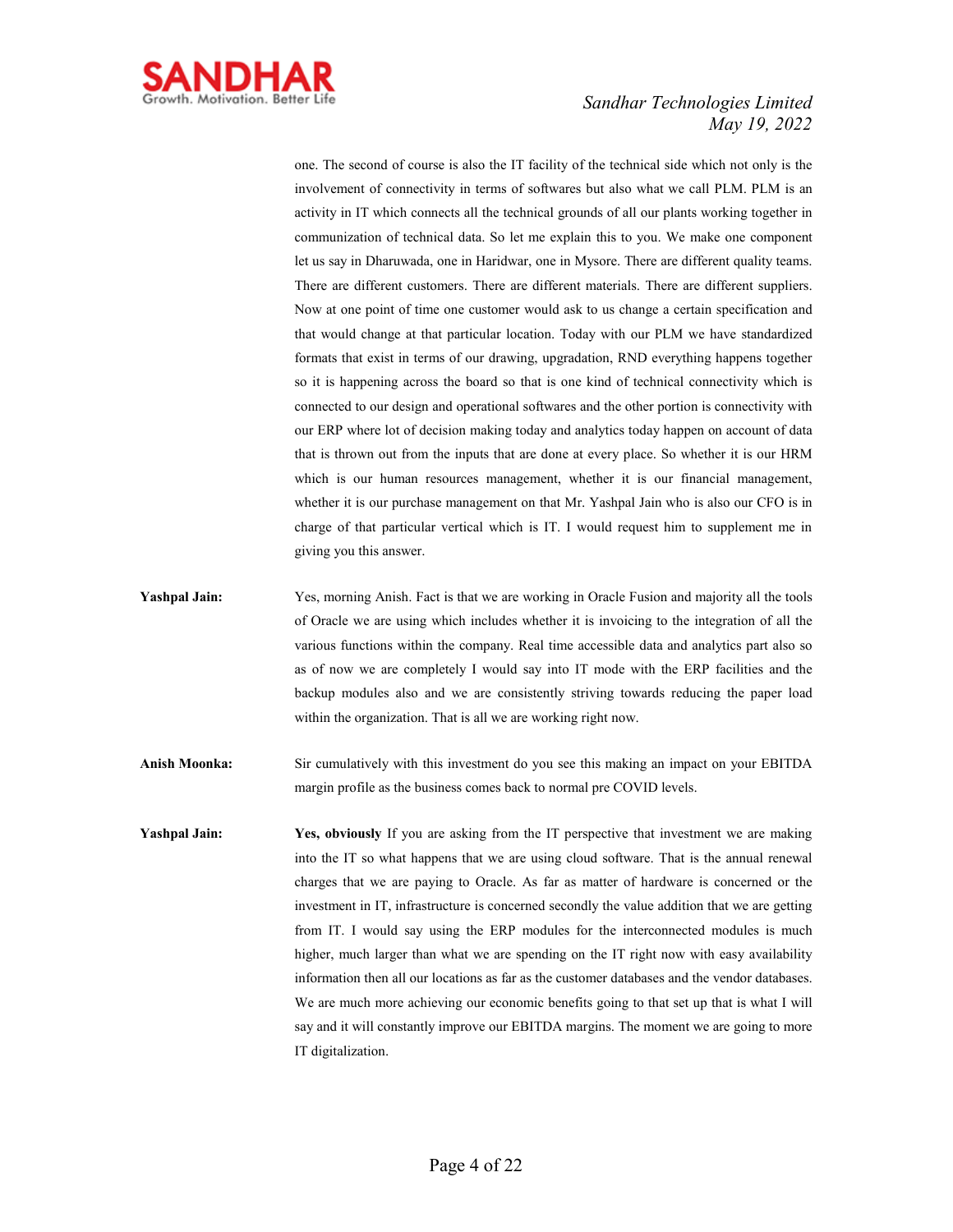

**Anish Moonka:** Jayant Sir and Yashpal Sir thank you for patiently answering all my answers that is all from me.

**Moderator**: Thank you very much. The next question is from the line of Kumar Saurabh from Scientific Investing. Please go ahead.

**Kumar Saurabh:** Hello Sir. First, congratulations for the amazing work you have been doing despite of such a turbulent three years which we are seeing. My question is more around the industry growth rate and specifically two wheelers and this could be rough estimate so I would like to know your view. So if we look two wheeler industry they do approx 1.5 to 2 Crores of sales annually so if we add all ten years of number I am just guessing there would be around 20 Crores bikes and if we look we have almost 25 Crores household. I am just taking estimate of one bike per household so does not the industry looks almost penetrated given the prices have really gone up and people who have not yet purchased bikes maybe the lower of the strata so historically I know we have done actually 8% kind of growth rate in two wheeler which is now indicative so do you think the previous kind of growth rate will come or we will see around 3% or 4%. I am not asking from a one year perspective because we had three to four bad years but over a long term five to six years what will you see as industry growth returns from where we will get our growth rate will it come for export or will it come from replacement demand, how do you see that growth playing out and how are we preparing through double digit growth rate.

**Jayant Davar:** Kumar again a very valid question and I think a lot of this negative sentiment has come about with what has happened in the last three years however so let me talk about where we sit today. Where we sit today from the month of April that we completed to the next few months we have clarity on almost 25% to 30% increase in schedules that is kind of firm scheduling not flexible scheduling but firm scheduling post to that we believe that with the festival season coming on that schedule is likely to stay on board. Now I say this and yet the negative ring of your question still remains as to whether this is flavor of the month where there is temporary spike or is that how things are. Now when you mentioned the numbers of what you mentioned of 1.5 to 2 Crores of population that we have. We actually at one point of time were selling 3 Crores motor cycles now calculate what you will, but the ownership of motor cycles or two wheelers as we have is still very low to some of the other developing countries that is one, secondly the premiumization of personal transport within itself has not taken of the way it should have and India still is struggling at 30 cars per 1000 people which is at least 15 times less than what it is in the developed world. Now on one end we say that we are growing as an economy. I do not believe that will happen without the emphasis and growth in the ownership of private vehicles. As soon as you go in for personal vehicle aggregation the jump to cars will happen when the bottom of the pyramid which is two wheelers or motorized transport can go up. We believe and if we take the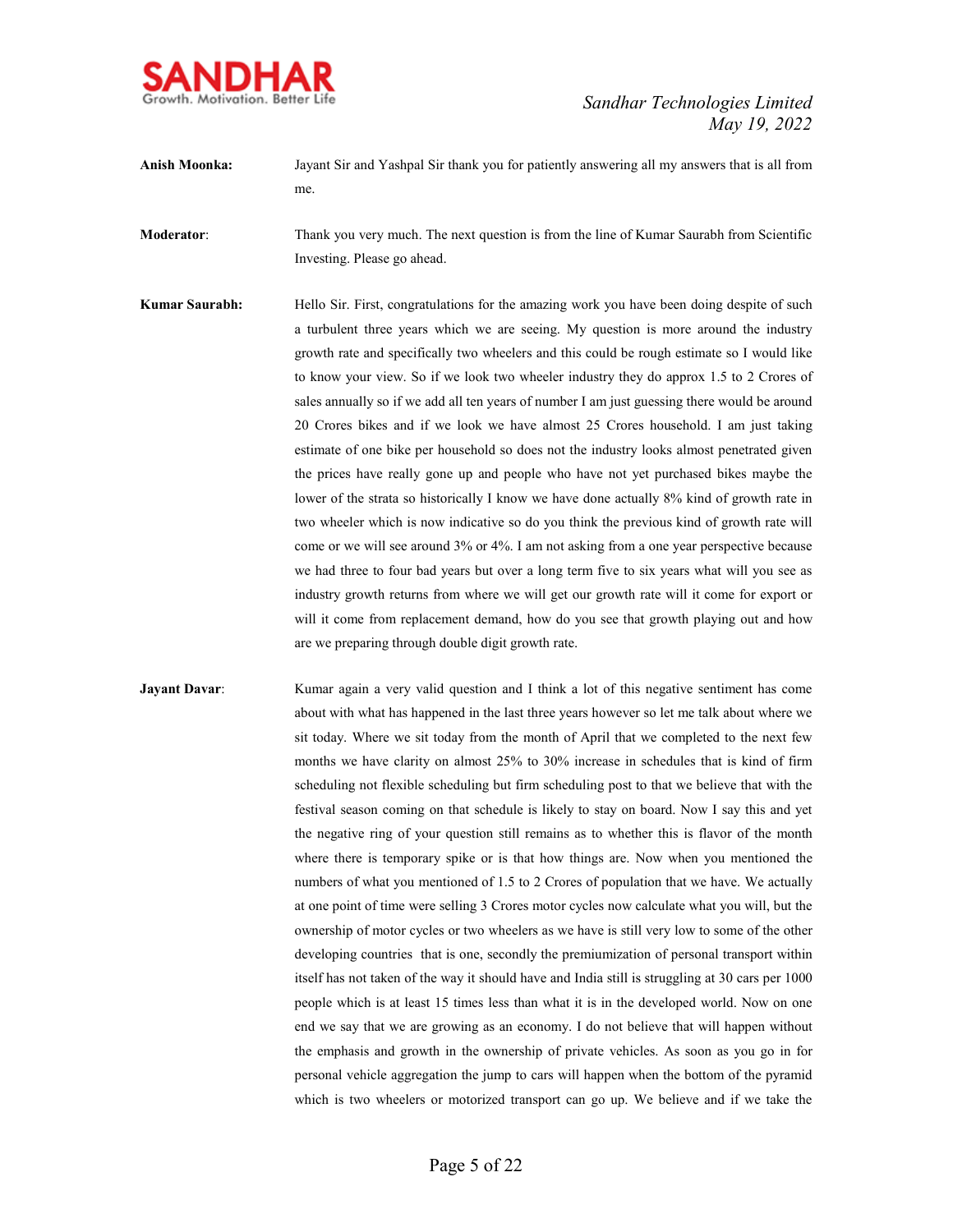

example of China then the same thing happened at a certain trigger so my belief is that we are still much away from stagnation levels of growth in the two wheeler industry. We do believe that the numbers that we are talking of 2030 today are higher than two times of what they are presently or what they were even in 2019 so I think the premiumization will continue, the growth in the volumes per se will continue and a value to opposition from our perspective is one the growth of mandatory and premiumization of parts which means the parts that are being used now will bring in more technology, will have more value. Locks for example that we do, the value of that is likely to be four, four and half times of what I supply today. It is already started. If that goes in I get four times the revenue from the same product but it goes into motor cycle and even motor cycle do not grow, the value proposition for an investor in Sandhar always benefits. Higher the premiumization, higher the value addition and EBITDA margins of course because of premiumization go up, so I think there is a win-win to that particular level and support. I mean to say that if you look at the car market around the world or some other markets around the world we have stagnated in terms of world growth, but in terms of supplier confidence in terms of supplier balance sheet they have continued to improve because the vehicles that you are buying today are much more premiumize than what they use today.

- **Kumar Saurabh:** Thanks a lot and two more questions. One Sir whenever any industry goes through a very long pain period usually the weaker hands they get of market and the market consolidates and in auto ancillary we have gone through three years of pain so on the ground have you seen like the weaker players getting out which is going to benefit those who are there with stronger balance sheet that is question number one and second any visibility we have from the OEM from the chip shortage if we are getting out of the chip shortage situation or it is going to continue.
- **Jayant Davar:** Both questions are different. Let me take one at time. You spoke about, you are absolutely correct, there is lot of pain in the industry, however, for us as a company it has been a time of opportunity and in this time of opportunity in the last year, year and half and two years we have taken on new projects and I do not if you have had look at the presentation, the presentation gives you images infact of the new project that have been inaugurated in the last few months and some which are going to be inaugurated or go on board in the next few months now with that we are looking at a growth of over 40% and if, those are numbers that we are kind of projecting are because of confirmed orders that we have so for us it has been a time where not only this, we have also been in the market looking for such tamed assets but they have to be endorsed by the customers. There have been customers who have brought some of these where we gone and looked at them and obviously we will look at it when it is accretive to the value for our shareholders so that is point one. Thankfully we had strong balance sheet and we continue to have strong balance sheet and therefore we are one of those people who are projected to benefit from this low period not from a perspective of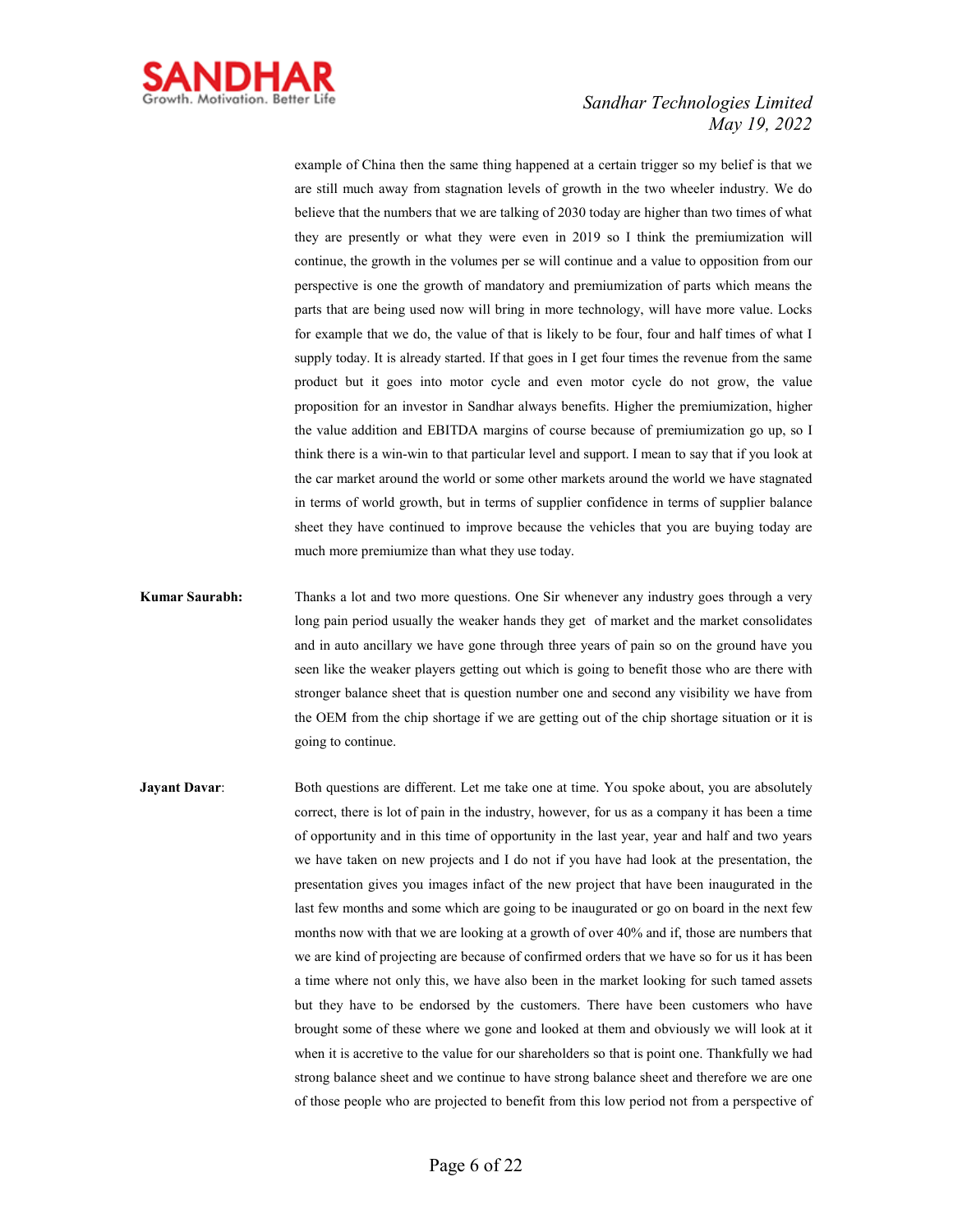

maybe the bottom line directly because of various things but definitely from a perspective of opportunity for growth for long time and medium time in the future so that is one. In terms of the semiconductor shortage that you spoke about, the information that we have today is that things are abating. You will see, I know for a fact that there are so many models of both cars and motor cycles and some other product as well where production has suffered on account of the supply chain but the information that we have today is that things are changing, the tide is changing. The volumes of semiconductor availability are getting better. We do not have to wait for new plants to come up around the world for that to become better. Some of the assembly lines that had been attuned to electronics have come back to servicing the auto industry. Of course the prices of semiconductors have gone up no question about it, but the availability is getting better and from what we understand the timeline that is being given to us that we need to be prepared for an onset of much higher demand in the second half of this year itself. These are indications that we are getting today.

- **Kumar Saurabh:** Thanks a lot Sir and wish you all the very best.
- **Moderator**: Thank you very much. The next question is from the line of Arjun Khanna from Kotak. Please go ahead.
- **Arjun Khanna:** Thank you for taking my question. Sir I just want to understand how do you see the capex outlook for FY2023-2024?
- **Yashpal Jain:** I would reply this question. Largely we will be finishing our new projects within financial year 2022-2023 so if you say the capex outlook for FY2023-2024 as of now we do not have any plan to go for new expansion unless we had a request in the later part of the year so many of the customers or from any inorganic expansion that is one thing. Secondly routine maintenance capex yes we always incur as a policy it does not accept the annual deprecation which will be roughly around 100 to 120 Crores for the year ending 31 March 2023 so that could be our capex but as of now all projects will be finished and we will be on our commercial production by the end of March 2023.
- **Arjun Khanna:** So what would be the capex for FY2023?

**Yashpal Jain:** So we have setup a target. We will be increasing a capex of roughly close to 350 to 400 Crores to finish up our new project plus to maintain our existing assets and portion of this will be funded from the cash accruals we will be generating during the year so in any case our debt equity ratio or a consolidated level including our overseas operation would not exceed one is one. It will be below one is to one.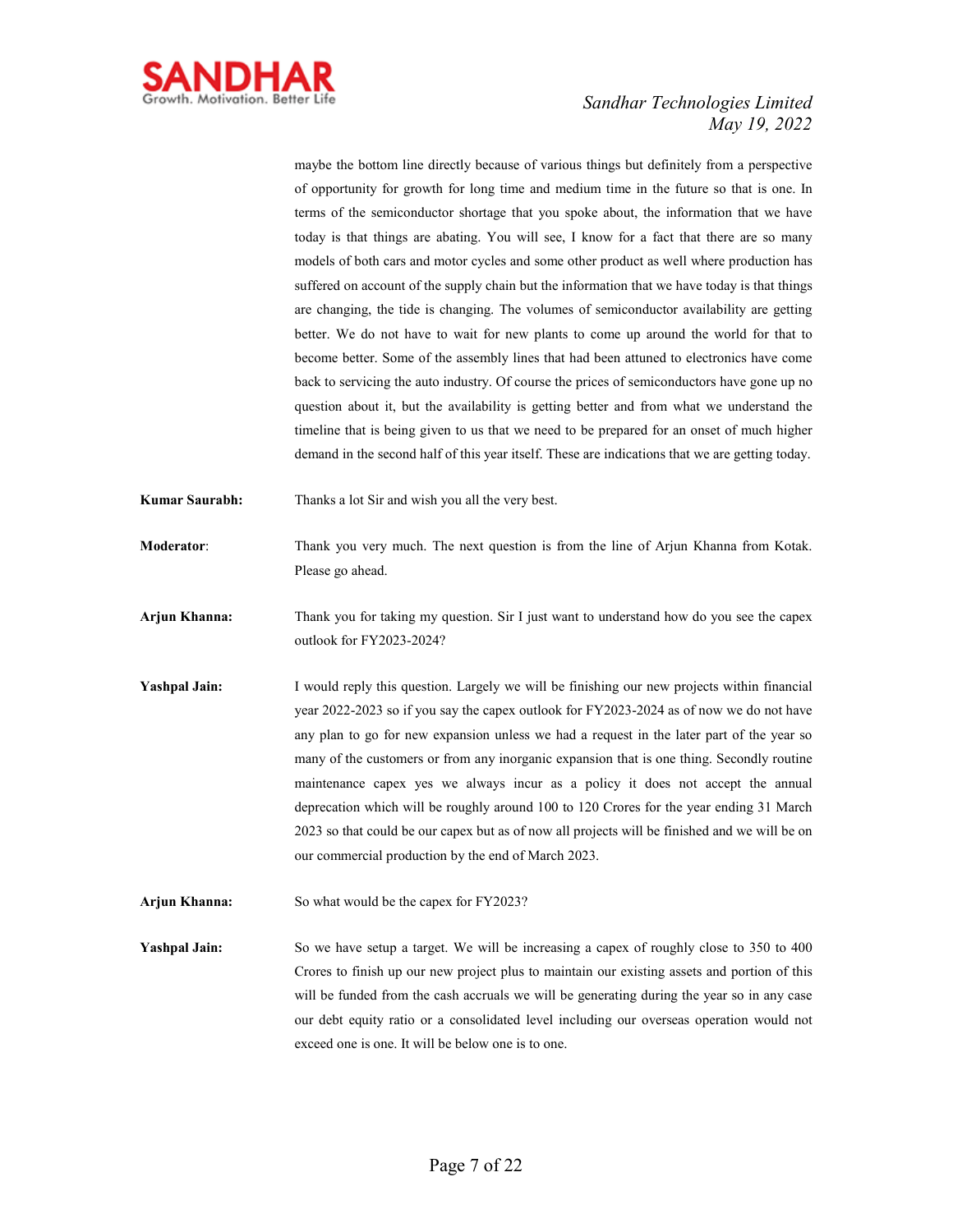

- **Arjun Khanna:** If we see this year we had strong free cash negative free cash flow to the firm almost 260- 270 Crores probably with the capex schedule for next year we would again have a strong negative free cash flow to the firm so while you talk of one is to one is there any concern that it may just exceed that because earlier we were envisaging lower absolute net debt for the company.
- **Yashpal Jain: No,** I do not see it is a threat to us even if we have one is to one ratio and as far in the coming 2022-2023 financial year we are projecting a free cash flow, free cash flow where it means that if I can add my depreciation to my earning we will have something close to around 240 Crores of cash in hand with us.
- **Arjun Khanna:** Right because if I see historically we have never generated even net cash flow from operating activities so what brings us the confidence that will happen this year because we continue to see reports that possibly the semiconductor issue may last for maybe another 12 to 18 months.
- **Yashpal Jain:** Basically thing is that if you see in the past our operating cash flow has been positive one largely we were investing in the business from the operation itself.
- **Arjun Khanna:** This year we had positive on consolidated basis a net cash flow from operating activities I think it was close to Rs. 50 Crores even this year it is just that on a FCF basis the number seems to be negative. Last year even though we had 124 Crores of cash flow from operating activities our net cash flow, free cash flow to the firm accounting for capital expenditure and subsidiaries was yet around only 20 Crores so hence the concern.
- **Yashpal Jain:** No, basically as of now in the current financial year we are excepting the prices of commodity to be stabilized so one of the reason of the increase in the movement of working capital was to build up the inventories to avoid any critical situation where we run short of the inventories or to take care of the price escalation so that is one of the reason secondly industry overall was facing troubles including the vendors so we have to support our vendors, so if you see our working capital movement our large part was used in building up the inventories for the new project as well as the existing project as well as to pay of the vendor so that they are also strong and they keep on servicing us that was the reason which we expect in the current year to neutralize.
- **Arjun Khanna:** Sir just to talk on this point further. Given that we are expecting a 40% growth at least as the guidance in revenues would not working capital move up substantially?
- Yashpal Jain: Actually we are renegotiating the payment terms with the customer the settlement of increase also so that is the reason we have considered all the factors and some of the new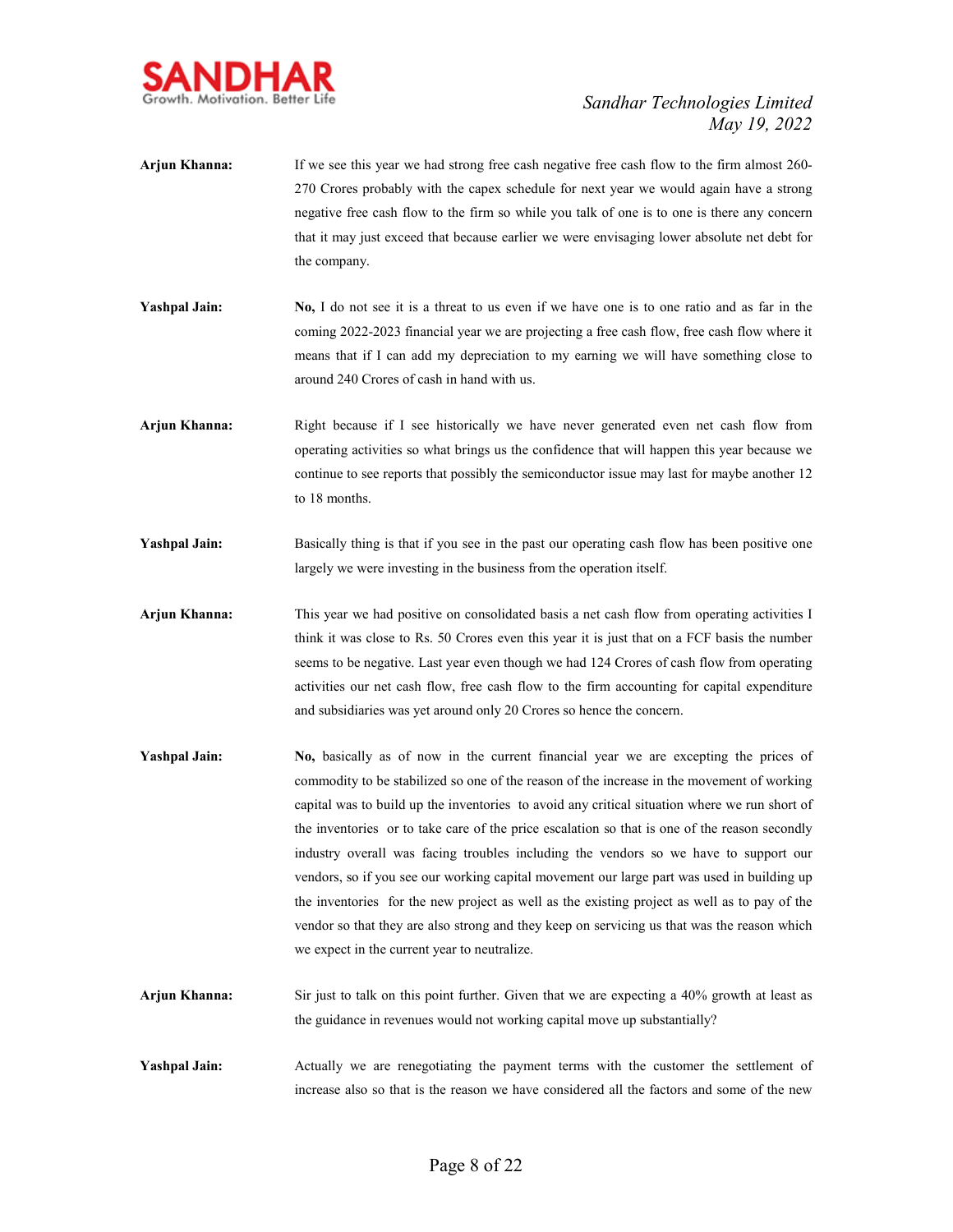

projects the payment condition maybe little bit lower as compared to earlier projects, that's all, so we have taken a cumulative average of all this.

**Jayant Davar:** Arjun we have been impacted dramatically on account of the commodity increase. So if you look at the prices of commodities is the change that has happened in the year in some of the commodities for example if you take nickel it has gone up from Rs. 1200 to Rs. 2441 that is more than doubling it, if you look at zinc that has gone up dramatically, brass that has gone up dramatically, steel that has gone up dramatically, aluminium that has gone up dramatically. In the last 18 months or so the amount of commodity increases has tripled everyone but thankfully the way we understand today from a geopolitical standpoint from a geographical standpoint from what we get from the market and what we understand the time and the tide has started to abate in fact turn positive. Now for 18 months the company had to do with continuous price increases and that impacted us, some for a long term perspective, and some for a short term perspective. If you calculate last year our consolidated EBITDA has been impacted by 23% that is a huge number and obviously all that goes into the bottom line as well. Now large point of that changes when the commodities are stabilized and we do believe that for this particular year irrespective of the growth of the industry with our new businesses that we have kicked off and start off production has happened and the lag of COVID to a certain extent the softening of the commodity prices these will all play into the positive territory for us.

**Arjun Khanna: Sure, so** would it be a fair expectation that margin should head up this year again towards double digit on a consolidated basis.

**Jayant Davar:** Absolutely, absolutely no question about it.

**Arjun Khanna:** The last question is in terms of the interest rates are we seeing hardening of interest rates and what is our expectation for FY2023?

**Yashpal Jain:** Well Arjun we are at the best lending rates from the lender. I would like to thank them. Yes if the RBI goes with increase in the REPO rates or the bank increases the MCLR rate obviously that may impact us. As of now I do not see much hike in the coming period of time and hopefully we will be able to maintain within our current level.

**Arjun Khanna:** Sure. Thank you.

**Moderator**: Thank you. The next question is from the line of Mayur Patwa from Sahasrar Capital. Please go ahead.

**Mayur Patwa:** Good morning and congratulations to the manager for nice set of numbers. I have basically three questions. The first one I want to understand basically when you say you are working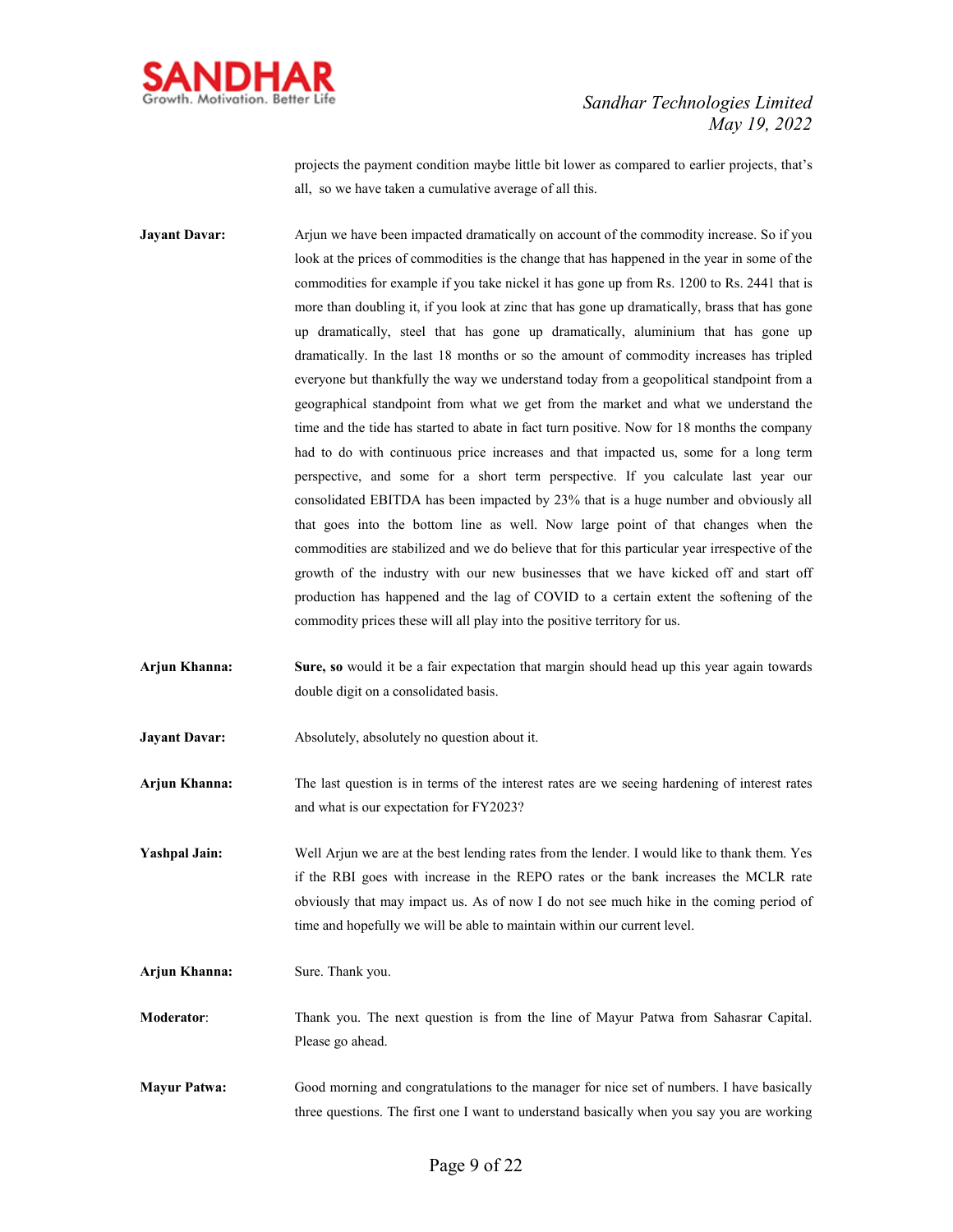

more or focused on premiumization of product. How much is our revenue share at the moment at what we foresee may be in 3 or 5 years down the line what will be the share of premium products to the overall revenue. The second I just want to understand about the improvement of the EV segment so how much again is the revenue from EV segment and what are the efforts we are taking to improve the same and obviously the third one is basically when you said that our EBITDA margin has reduced significantly in the last year mainly because of the raw materials prices and other thing so how much of that we could really perform to the customer and what is the long term impact we see on the margin side because of this increase cost.

**Jayant Davar:** Ok, so let me talk about premiumization first Mayur thank you for those questions. In terms of premiumization you would appreciate and understand that all the products that we do have a premiumization that is already been announced or is being carried off in some of the premium models so to give you an example or the new example if you say, pick up any products that we do, if we do products in the line of locks for example I already mentioned that some of the locks going into the future not only go up for four times in terms of price, in terms of premiumization but some of them even go up to a level of 10 times our current selling price so there is huge line that is being build up and these premiumizations also are of different categories and levels. There is something which we may call generation one which is likely to come in now. Then there is generation 2 which is likely to come in 2 to 3 years from now and then there is probably stage 3 which will go on board 5 to 7 years from now, some of them are on account of passenger safety, some passenger comfort, some passenger entertainment and some on account of regulatory mandates that the government comes up under so if you put all of these together there is huge, huge, huge pipeline and that is not only in terms of locks for example, it is in terms of mirrors, it is in terms of seat belt, it is in terms of any product line. Looking at antenna for example that we today or if we look at parking sensors that we do today the premiumization comes from not only having beeps that come in from rear parking sensor but from the cameras that get attached to it so every product that you look at there is premiumization that is happening across the board in every category or product line that we make and supply today so that is your answer number one. In terms of EV segment, EV segment in terms of percentage growth has been very dramatic. We are of course little constrained in the number of signals that we get from the industry, sometimes they are aggressive, sometimes they are not however for us a company we are quite agnostic to the EV space. We supply to all the EV suppliers. Today I think we have customers almost 42 customers that we supply to so we have tried and tested for us it is not a proof of concept for us it a question of out of the 42 that we supply today how many of them will survive so if there is consolidation the good news is that because we supply to almost all even if there is consolidation and the numbers grow up we are part and parcel of that kitty going forward so we do not get negatively impacted even whatever the ratio is between IC engines or between hybrids or between EVs. Now the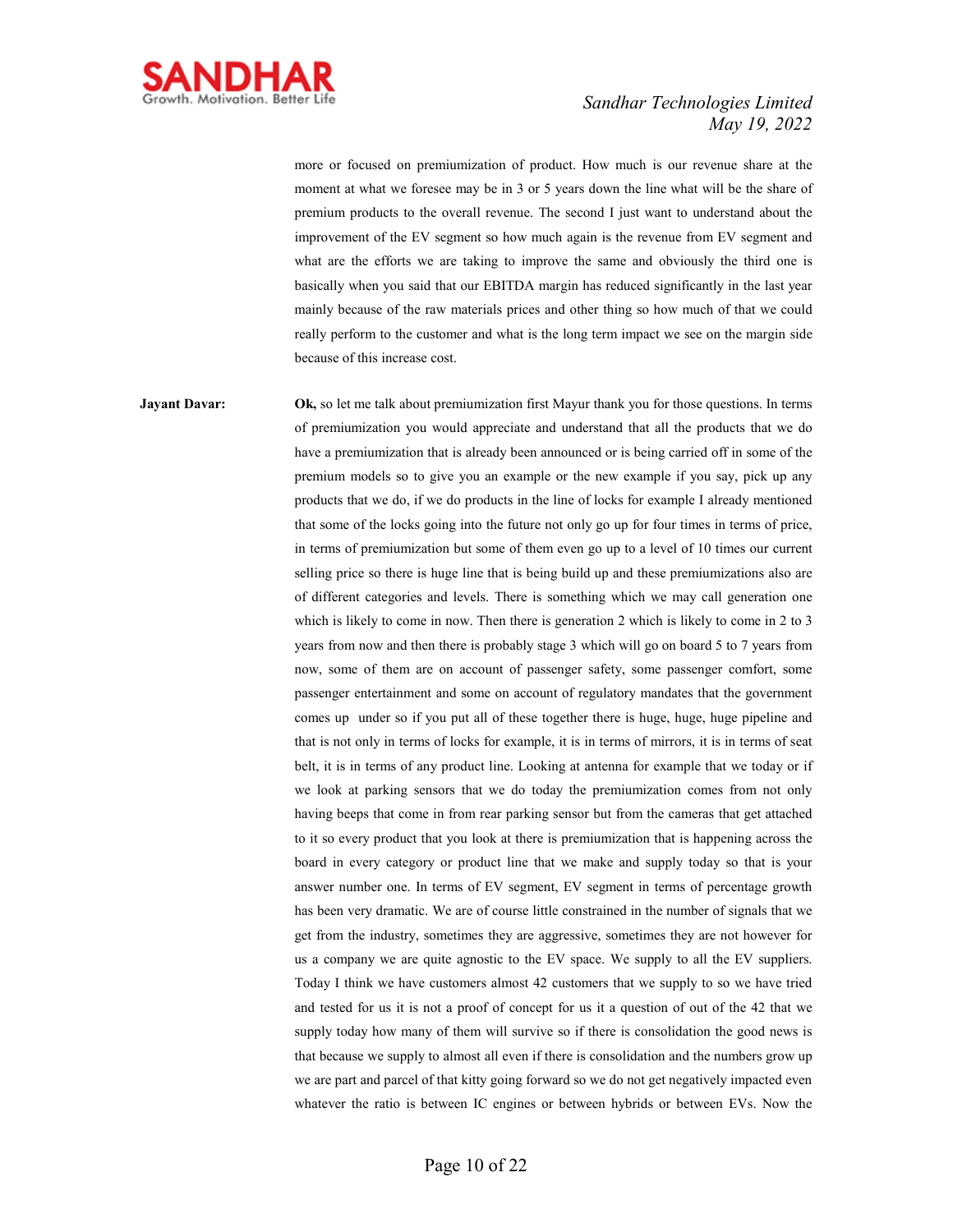

thing is that as far as the Indian government is concerned they have given some numbers in terms of how much EV will be there by 2026, by 2030 and so on and so forth but the fact is those numbers are still very small even as percentages. If we were to see it shows that the IC engines will continue that power train will continue to grow irrespective of the moment of the EVs. At this point of time the customer of course has been a little confused as to whether what is long term power train to be brought. If I buy an IC engine today will it be available tomorrow, will everybody move to the EV platform and so on and so forth. EV still have some space and time to be able to prove themselves on a mass ground. We still have to wait and see. If you look at two wheelers for example a large part of the two wheelers are still sold at low speed lead acid battery. We will have to see how the battery component, battery prices have a hold in evasion as we call it but for us a company it is very agnostic as to who we supply to whether it is an EV supplier and IC supplier, a hybrid supplier or hydrogen fuel cell supplier going forward. Your third question was on the long term impact of. You said something right. I am sorry Mayur what was the third question.

**Mayur Patwa:** On the raw material cost, the material prices.

**Jayant Davar:** On the raw material prices, on the raw material prices, if you look at where we are today of course the last 18 months to 24 months has been a very, very terrible period for us because we had a continuous loss every quarter on account of increasing prices. Now what that means that the last three months average price is the price that becomes the price for me for this quarter. Now the problem is that if this quarter again there is a rise that is happening then I am suffering a loss every every every quarter but when it abates when it slows down when it stops or starts to come back that is where the benefit comes to us. On an overall perspective typically we are compensated over a period of time. Now the thing is if you were look at any price while the prices may stop today but if the average over a period of time in terms of inflation does have an impact that impact stays in our balance sheet and profit loss account for the entire lifetime and those are only recovered in terms of margins that we get from a reevaluation of our cost whenever there are new developments, new models or new parts that are designed and taken care of so that can happen only when model changes. Otherwise there is as an impact the entire industry works on the same criteria of how cost are calculated in terms of commodity so that is why I said some models in the last 10 years or 12 years we do have an impact that continues in our books but if they are short term kind of model obviously the impact is taken of and incase there are temporary spikes in commodities and happen then they come back then we do not lose anything because at one time we lose then subsequent times we recover. We do believe there will be some recovery due in this current year because prices have gone up to crazy amounts. We do not believe those are sustainable and if they are not sustainable and they come down, whatever amount they come down to that will be a benefit that will be passed back on to us.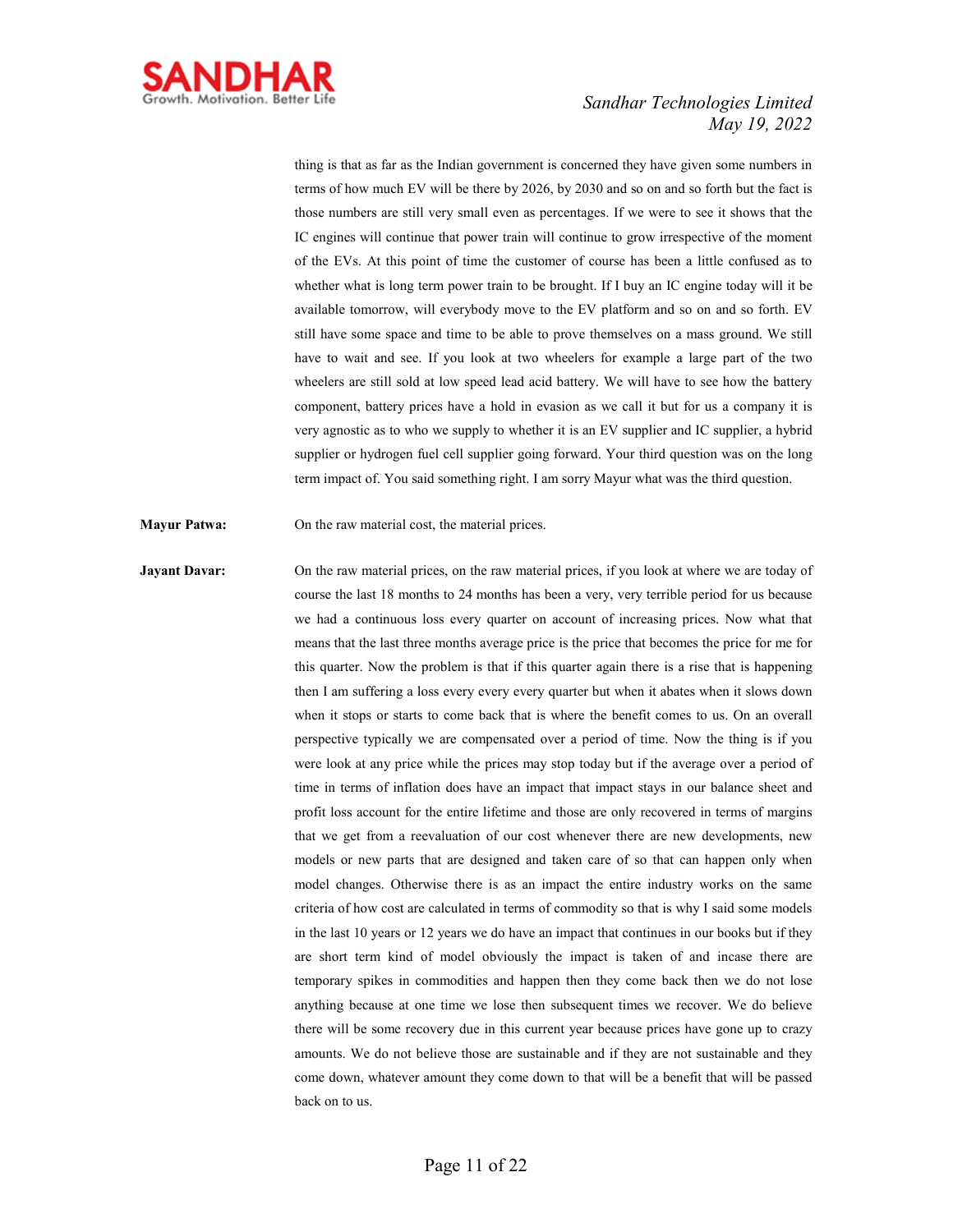

| <b>Mayur Patwa:</b>   | Basically you are saying in the long term you should not have any margin impact because<br>of this?                                                                                                                                                                                                                                                                                                                                                                                                                                                                                                                                                                                                                                                                                                                                                                  |
|-----------------------|----------------------------------------------------------------------------------------------------------------------------------------------------------------------------------------------------------------------------------------------------------------------------------------------------------------------------------------------------------------------------------------------------------------------------------------------------------------------------------------------------------------------------------------------------------------------------------------------------------------------------------------------------------------------------------------------------------------------------------------------------------------------------------------------------------------------------------------------------------------------|
| <b>Jayant Davar:</b>  | No, this is something that happened. If you go back 30 years ago steel used to be Rs.20,<br>Rs.15 a kilo or Rs.18 a kilo and it grew from there on to less stabilize at Rs.40, Rs.45 a kilo<br>about three years ago and now we have gone up to levels of 90, they have started to fall,<br>aluminium similarly, zinc used to be Rs.100.                                                                                                                                                                                                                                                                                                                                                                                                                                                                                                                             |
| <b>Mayur Patwa:</b>   | Yes, but so you know, we are basically whatever the prices?                                                                                                                                                                                                                                                                                                                                                                                                                                                                                                                                                                                                                                                                                                                                                                                                          |
| <b>Jayant Davar:</b>  | Rs.350.                                                                                                                                                                                                                                                                                                                                                                                                                                                                                                                                                                                                                                                                                                                                                                                                                                                              |
| <b>Mayur Patwa:</b>   | Basically what we are seeing is obviously what the rise was, is there that we can pass on to<br>the customer than you must have any impact on that?                                                                                                                                                                                                                                                                                                                                                                                                                                                                                                                                                                                                                                                                                                                  |
| <b>Jayant Davar:</b>  | Because of the gradual change that happens to be month again, I think in the entire industry<br>has woken up today and have gone back to the OEMs where we are in negotiation saying<br>this three month period does not work for us, so we would like it to change, at one point of<br>time, this used to be six months that was brought for three times, now we are saying it<br>should be done on a monthly basis, if that happens then the commodities will truly become<br>an absolute pass through for the entire industry.                                                                                                                                                                                                                                                                                                                                    |
| <b>Mayur Patwa:</b>   | Thanks for answering my question.                                                                                                                                                                                                                                                                                                                                                                                                                                                                                                                                                                                                                                                                                                                                                                                                                                    |
| <b>Moderator:</b>     | Thank you. The next question is from the line of Abhishek Jain from Dolat Capital. Please<br>go ahead.                                                                                                                                                                                                                                                                                                                                                                                                                                                                                                                                                                                                                                                                                                                                                               |
| <b>Abhishek Jain:</b> | First of all congrats for strong set of numbers in the challenging quarters. Sir, what is your<br>revenue target for FY2023 and what would be the revenue growth in the different segment I<br>mean through the sheet metal, cabin and fabrication and your code business like locking<br>system?                                                                                                                                                                                                                                                                                                                                                                                                                                                                                                                                                                    |
| <b>Jayant Davar:</b>  | Well Abhishek, Obviously I will not be able to give you absolute numbers, but what I can<br>say is the investments that have been done that are matured and I have taken off already.<br>We are considering the overall revenue even to be on a conservative side to grow over 35%<br>for sure. In terms of if you want segmental stuff then there is the proprietary business where<br>I think the revenue will grow close to 30% odd, in terms of the dye casting and moulding<br>business we believe the numbers of revenue growth will be about over 20%, in terms of<br>sheet metal and allied businesses we look at that number to grow up by again in some cases<br>because they are absolutely new there the numbers are going to be in triple digit growth, so<br>on an overall perspective we are looking at numbers to grow like I said over 35% seems to |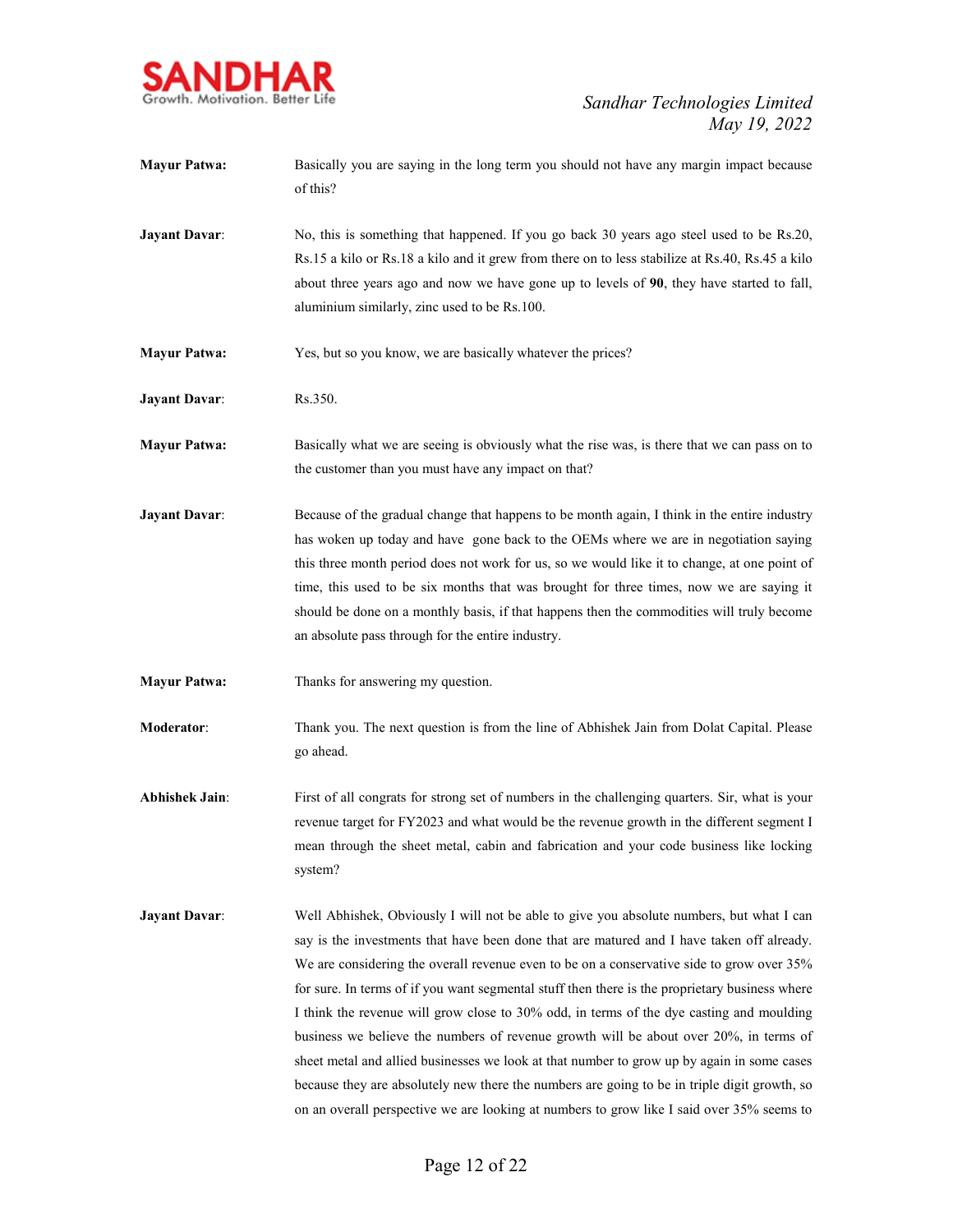

be a conservative enough number for me to give you around that, but obviously the margins growth is where we will concentrate and those should be much, much higher than the overall growth numbers that we are talking about in terms of topline.

- **Abhishek Jain**: What would be the incremental revenue from the sheet metal business because of this capacity addition?
- **Jayant Davar:** You want to take that question, you will have the numbers in front of you, Yashpal Ji?
- **Yashpal Jain**: Sir, I will take up that question, Basically Abhishek your question was that how much business we will be getting from the new projects that we are having, right?
- **Jayant Davar:** You are talking specifically sheet metal?
- **Abhishek Jain**: Sheet metal as a segment.
- **Yashpal Jain**: Basically we are expecting revenue, you want numbers from us, I will just give you the numbers we are expecting revenue of something about Rs.230 Crores from the new sheet metal businesses that the project would be executed during the year.
- **Jayant Davar:** Two sheet metal businesses.
- **Yashpal Jain:** Thing is that Some of the units like Mysore etc., they will not be operating full year, for the part of the year they will be operating, so going forward in 2023-2024 this figure would be much, much higher compared to what I have told.
- **Abhishek Jain**: Thanks Sir. That is all from my side.

**Moderator**: Thank you. The next question is from the line of Basudeb Banerjee from ICICI Securities. Please go ahead.

**Basudeb Banerjee**: Thanks. I had just couple of questions. One, with regards to the premiumization aspect as you rightfully mentioned in the beginning of the call that you are looking at premiumization coming back post COVID, so with Royal Enfield one of the key premiumization drivers in the two-wheeler space, what is the kit value per unit of Royal Enfield as of now?

**Jayant Davar:** Come again, what was the question, what about Royal Enfield, the last portion your question?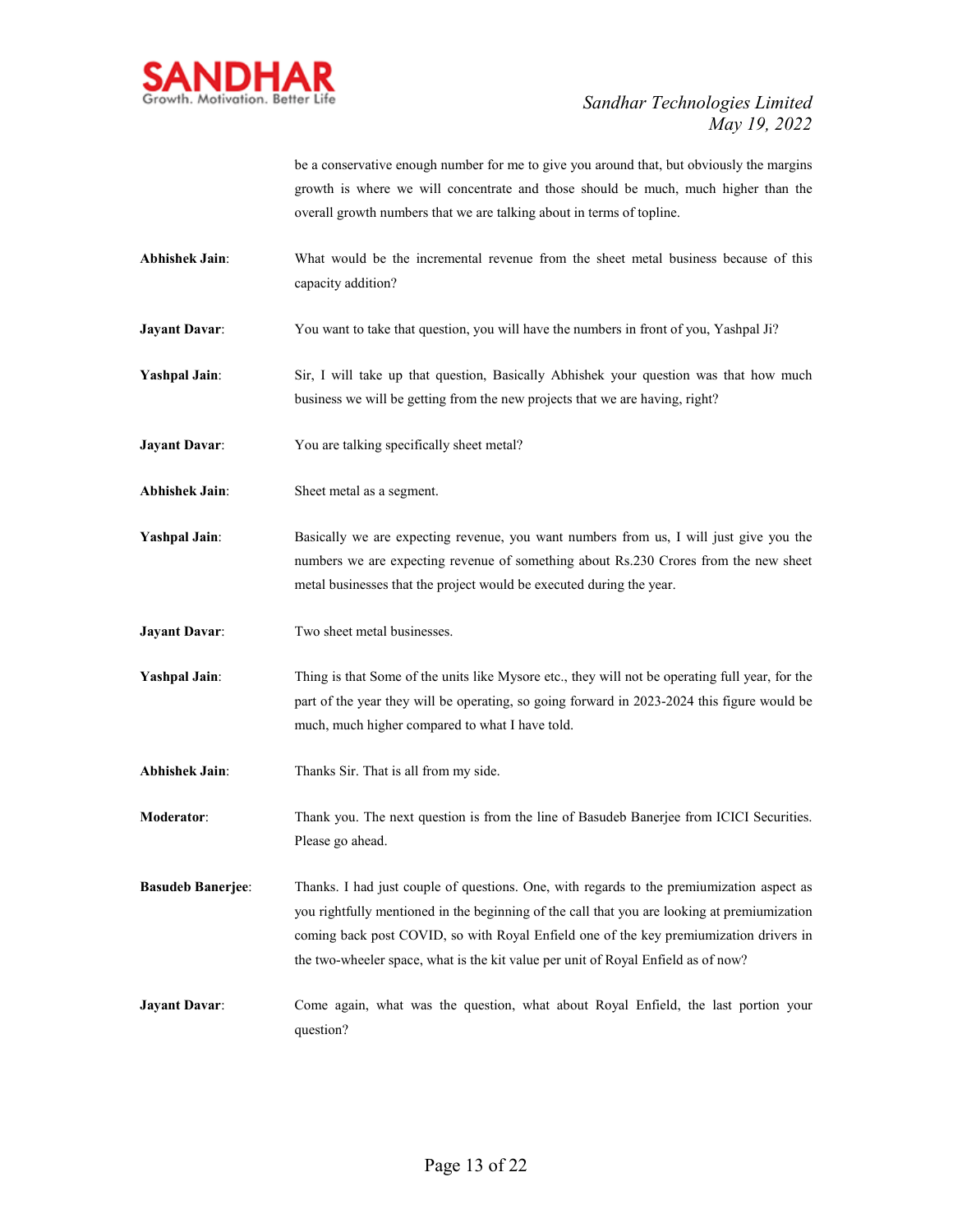

- **Basudeb Banerjee**: Content per vehicle of Royal Enfield as of now, how it has been progressing and what is the wallet share of the key products early you are supplying to them? Because they are also having various new launch plans in the coming quarters themselves?
- **Jayant Davar:** Mr. Banerjee, First of all I am happy to announce that all the premium models are with us for all the product lines that we do. In terms of premiumization of the model is one thing, but premiumization of components in the same model is also there, so from that perspective we are a part and parcel of every new activities that is happening in our existing range of components that we already supply them to and also addition of many parts that we were not supplying to Royal Enfield that have fallen into our kitty now.
- **Basudeb Banerjee:** On an average, what will be value addition for the model as of now?
- **Jayant Davar:** In terms of contribution per vehicle I do not about Yashpal Ji, you have those numbers?
- **Basudeb Banerjee**: For Royal Enfield Sir, revenue per vehicle.
- **Jayant Davar:** From all of them
- **Basudeb Banerjee**: On an average only for Royal Enfield?
- **Jayant Davar:** On an average Sir if I was to calculate including the wheels, including the handlebars, including the locks I would say that are contribution to them would be close to about Rs.3000 to Rs.3500, in some models even higher.
- **Basudeb Banerjee**: How much will be that compared to say HMSI or other normal two wheeler supplies?
- **Jayant Davar:** TVS is probably the maximum where I think it even goes up over Rs.10000 a vehicle in many case, in the case of Hero depending from model to model it could range between 2500 to 5000 something odd that is where those numbers are, but of course you will have to realize that they depend from models to model.
- **Basudeb Banerjee**: By that should it be right to assume there is a long way to go for that Rs.3500 in Royal Enfield move at least to Rs.5000, Rs.6000?
- **Jayant Davar:** No, if you look at the overall past, may be goes pass like I said. There are some in which there is an averagization for example, for Royal Enfield now we also give them hubs and clutches, we also give them wheels, we also give them handlebars and there are some new portions of casting that have just started some sheet metal that have just started. The potential for there is of course going as much as what we do for some of the others, so I would imagine that the potential for us is to go up to Rs.10000 in case we were to take the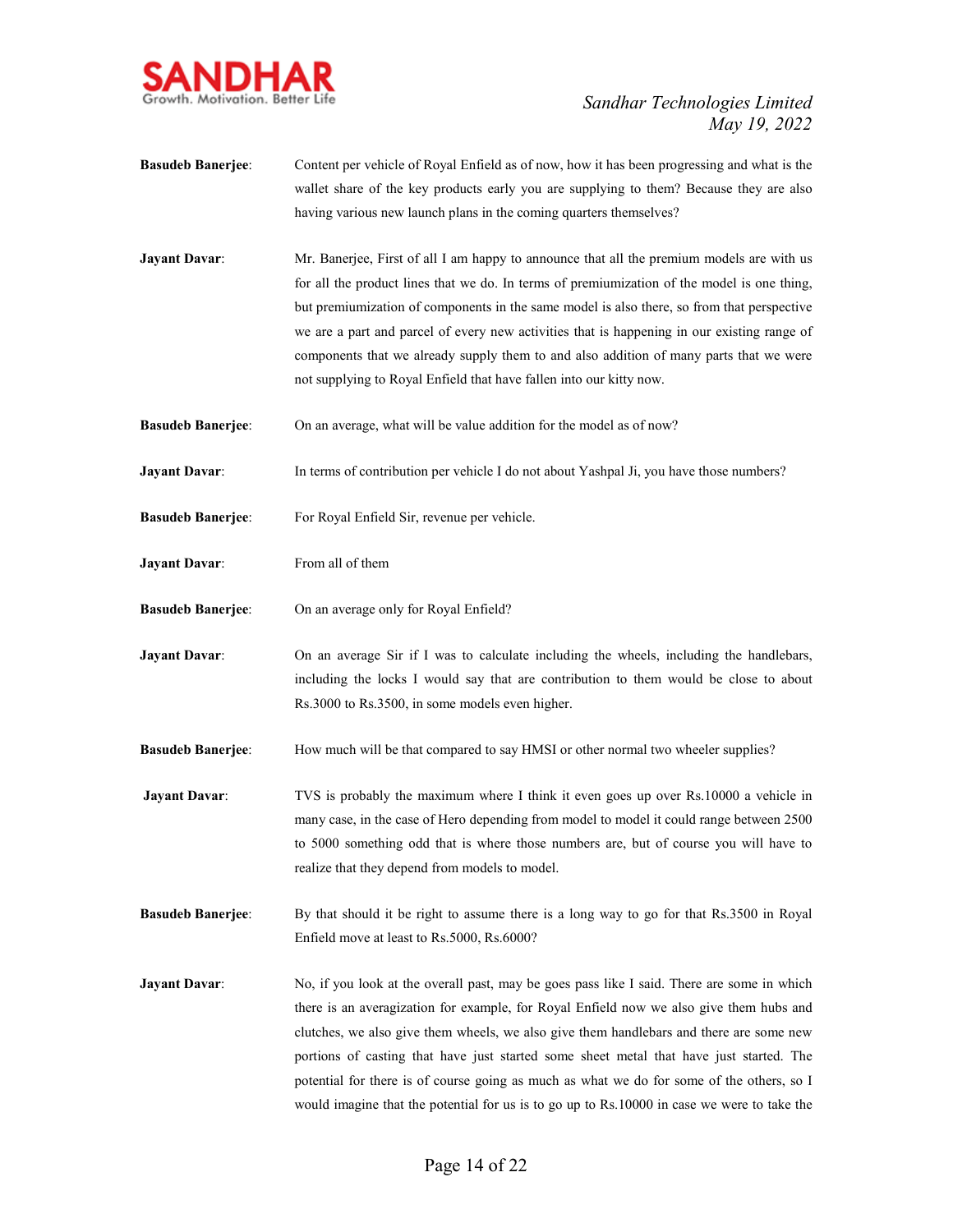

entire kitty, some we do not take because their volumes are much smaller so we also have the same volume get for us. These are extremely important for us to enter a certain area because it requires a certain amount of effort, resources in terms of teams that we built up and in some cases it also means expansion in terms of capital equipment or putting up plants nearby to service them on a regular basis, so keeping all of that combination, yes it is growing on a gradual basis, but I would imagine those are the numbers today unfortunately I do not have the exact numbers in front of me right now, but I am giving you a ballpark.

- **Basudeb Banerjee**: Sure Sir that is helpful. Second thing in the initial part you said you are seeing some schedule orders growth of almost 30% in the coming quarter though it is aided by COVID low based partly, from a sequential perspective say from a Q4 execution perspective, how are you looking at the Royal Enfield outlook from the TVS outlook from a sequential perspective?
- **Jayant Davar:** You are specific the Royal Enfield, I do not have the exact numbers of Royal Enfield but suffice to say that if you look at it from a sequential standpoint, you have to realize and understand or appreciate that in the quarter that happened, the last year quarter of April, May, June was washout, May was completely shut, June was shut to almost half a degree, April was okay, but was in the but it was not a greatest quarter we have lost out on the entire, not us per say but also the customers and the OEMs lost a lot of sales. We believe that I do not know there will be comparison, because this will be hugely higher than what it was in that particular quarter of april, may , june
- **Basudeb Banerjee**: Sure but I am saying from January, February, March of fiscal 2022 compared to the quarter just which went by how are you looking at supplies to them from June quarter to September quarter outlook as well?
- **Jayant Davar**: We have started from the month of April onwards, so January, February, March is not something that we can look at those you have seen the results of everyone and you have seen where they are going and what they have done, they have largely been in the same place to a large degree, but April, May, June is where we see things changing, the positiveness in the entire industry stroking up and we believe that this is the quarter which will make a substantial difference.
- **Basudeb Banerjee**: Sure, because that is also getting for us it is from the detail figures of April and May till date, so as you are also saying that that will only give the contribution per vehicle improving outlook for the two wheeler segment?
- **Jayant Davar:** That is how it seems, these footfalls I understand in showrooms and gone up dramatically, the export pulls have started to happen to a better degree during the last year also, the export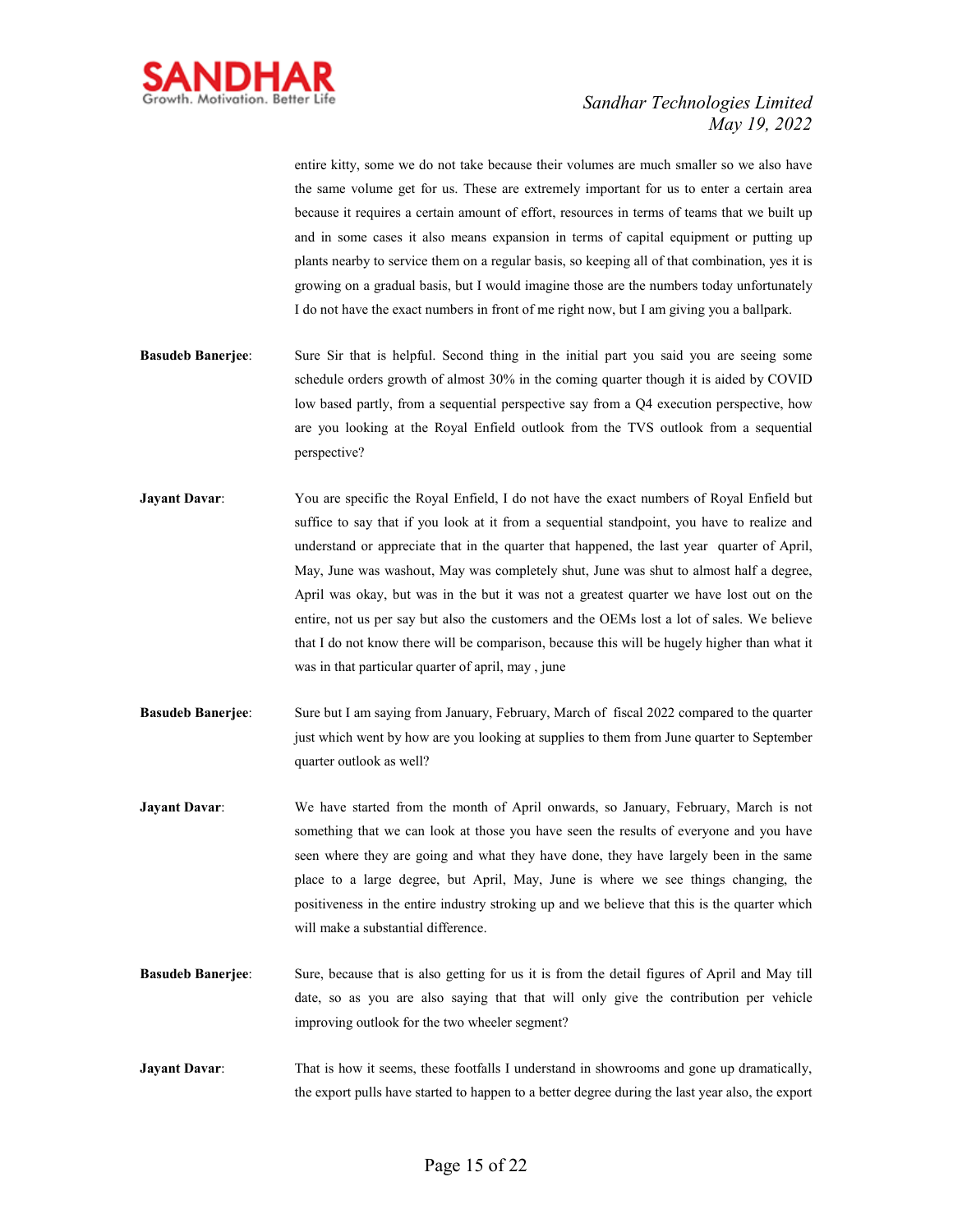

numbers had gone up and they continue, so the last few months in fact they had gone down I see again a traction coming in for the export models, the domestic market seems to improve with footfalls in showrooms, so the overall impact, the biggest things is inventory has come down. The inventory that was lying with dealers has come down dramatically and the entire system has become more lean so there was a time when most of these companies who are making their two wheelers, on "Dum Lgaake Haisha" basis, which meant that they were just producing not really concern too much about the inventory, the inventories in the market in some cases have gone up to over three months. Now those have come down to a realistic level and even below, the pipelines now are pulling for our component to be build. So, I think it is becoming more and more just in time play.

- **Basudeb Banerjee**: Thanks.
- **Moderator**: Thank you. The next question is from the line of Navneet Bhaiya, Individual Investor. Please go ahead.
- **Navneet Bhaiya:** Hi sir, Thanks for the opportunity. I have a couple of questions Sir. You currently have about 54% of your revenue from two wheelers, 24% from four wheelers, how do you think this trending over the medium term and are there any margin or ROI differences between the various segments?
- **Jayant Davar:** Navneet, Thank you, Is that the only question, is there any other question, so I can respond?
- **Navneet Bhaiya**: I have a couple of more, so one of your project which you are undertaking is the SMT project which is into Printed Circuit Boards, USB chargers and a few more, so this is as far as I understood a little different from what you have been doing sale now, again which customers are you catering to with your another margin profiles and intricacies in these projects better stock suffer that is my second question and my last question is the how difficult or easy is it to add customer or a new model so for example I believe you supply to Tata Motors in their CV segment, how again easy or difficult would it be to extend your relationship let us say a Tata Nexon or for that matter GLR?
- **Jayant Davar:** Let me take that one by one. You mentioned about the ROI in the businesses of four wheelers and two wheelers, again Navneet, as a company we look for opportunities and those opportunities of course are governed by the ROIs, the ROCs and the affliction and/or traction with those customers, so if you ask me as to whether I want to do a four wheeler business more than a two wheeler business, the answer is no. We are agnostic because at the end of the day I want return on capital employed, I want a good business, so while some people could be doing four wheeler businesses, but then four wheeler businesses have their own challenges. One, for example, the fragility of the volume of sales, secondly, the scales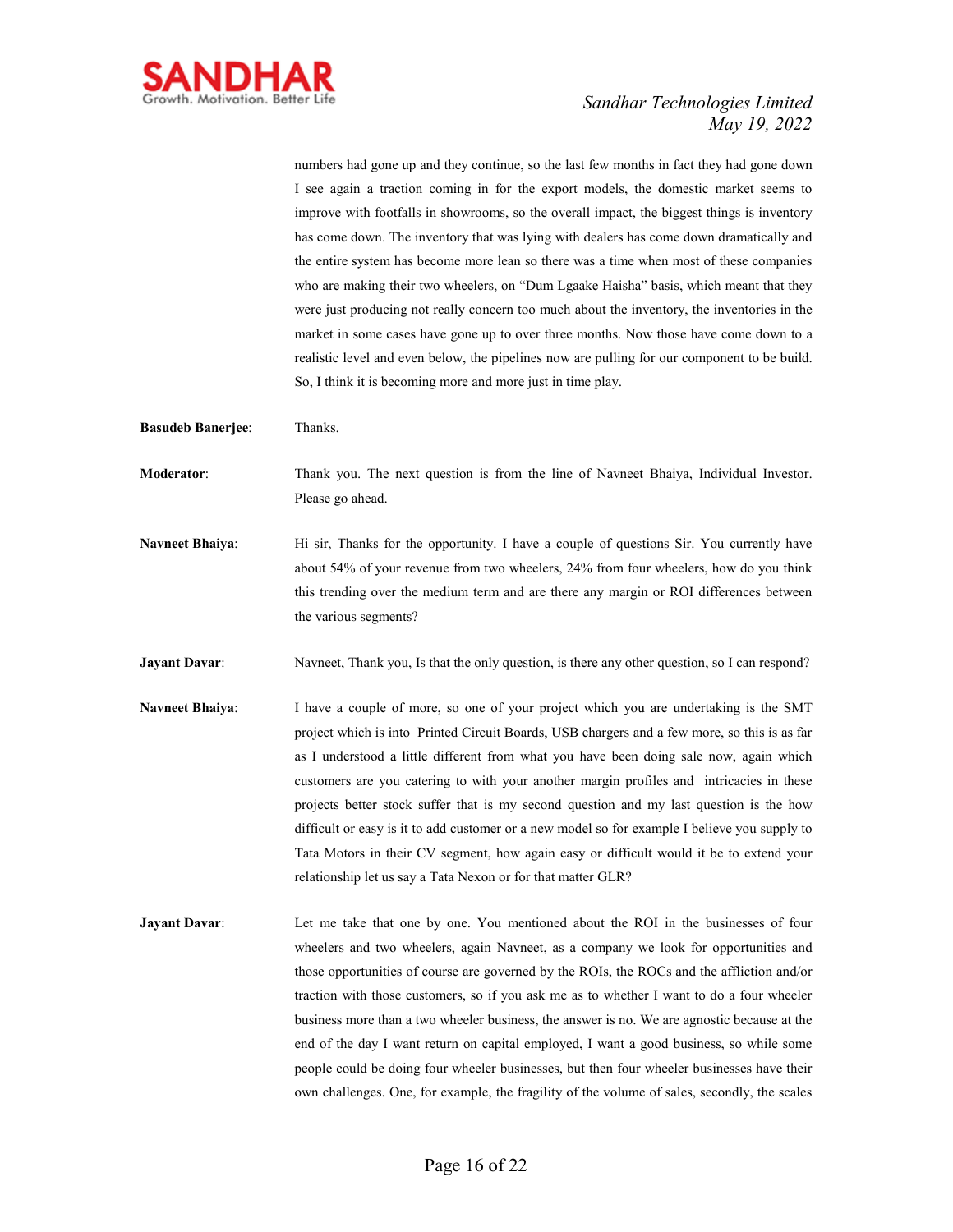

to which you operating, the changeover is that happens. So for us it is a question of which order can be get and it is that order will be able to give us the return on investment is question number one, is the one better than the other on an overall perspective, yes and no sometimes this is better, sometimes the other one is better. Our current ratio like you said is 54% for two wheelers and 24% for four wheelers is that likely to change perhaps but are we pushing towards that is the change, the answer is no. If I get more orders and better business in four wheelers I will take it. If I get something better in two wheelers I will take it. In case I get something better in the electronics I will take it. If I get something in construction equipment which is a growing sector I will take it, so this is a coincidence that business where we shift today. One reason could obviously be that in some of the areas that we operated. The volumes are much, much higher in the two wheeler space. If we make locks for example the price of the locks is probably the same in many cars and many two wheelers, but the volumes are extraordinary. We are the largest lock producer typically in the world if you ask me. As, the same way with mirrors, but the volumes come from there and it is the percentage margin is higher than it is very agnostic for us to pick that up that is answer one. Answer two on SMT, SMT is towards premiumization of several of our own components first of all which means we are now going to be doing smart handles which we have already started. We have started USB charges, we do electric steering locks, we do parking censors, we do shock Shark Fin Antennas, we do audio, visual monitors, so for all of these currently many of these SMT, the PCBs are being imported. Now when you import them obviously the cost is much higher, so working with our customers we have them agreed that if we localized this there would be a margin player which will go up some of which will be shared by the customer and some of them would be shared by us. Going forward in our request for electronification and premiumization we believe that these numbers and PCB Assembly is required in India would go up substantially and therefore these open for us that is the new line of business, so this will be profitable from day one and we do not have to go out seeking for customers to begin with, because we ourselves internally are going to be customers with the much bigger value and then we get today, that is question two. In terms of Tata Motors, see our industry is the quite small. There are huge amount of entry barriers. There are only so many people in play and for any component run there are only two or three players, in some cases, in our case for example, with some models or with some of the OEMs, we are the only players. In a case like this if these are long term relationships, so for us to jump into a Nexon or for this or for that is natural. The only thing is sometimes there is competitiveness on the pricing. Now that we have very strict as a company in terms of making sure that whatever we supply has to be supplied with a minimum amount of ROI and minimum amount of margins, sometimes we let some of these things go to the others that make sense to them because in the overall run if it is not going to get me that in terms of scale, size or profit then we have to be very choosy in what we do. You have to understand there are add many number of OEM players in this country or they are around the world and so you to be able to service every one, every model, if you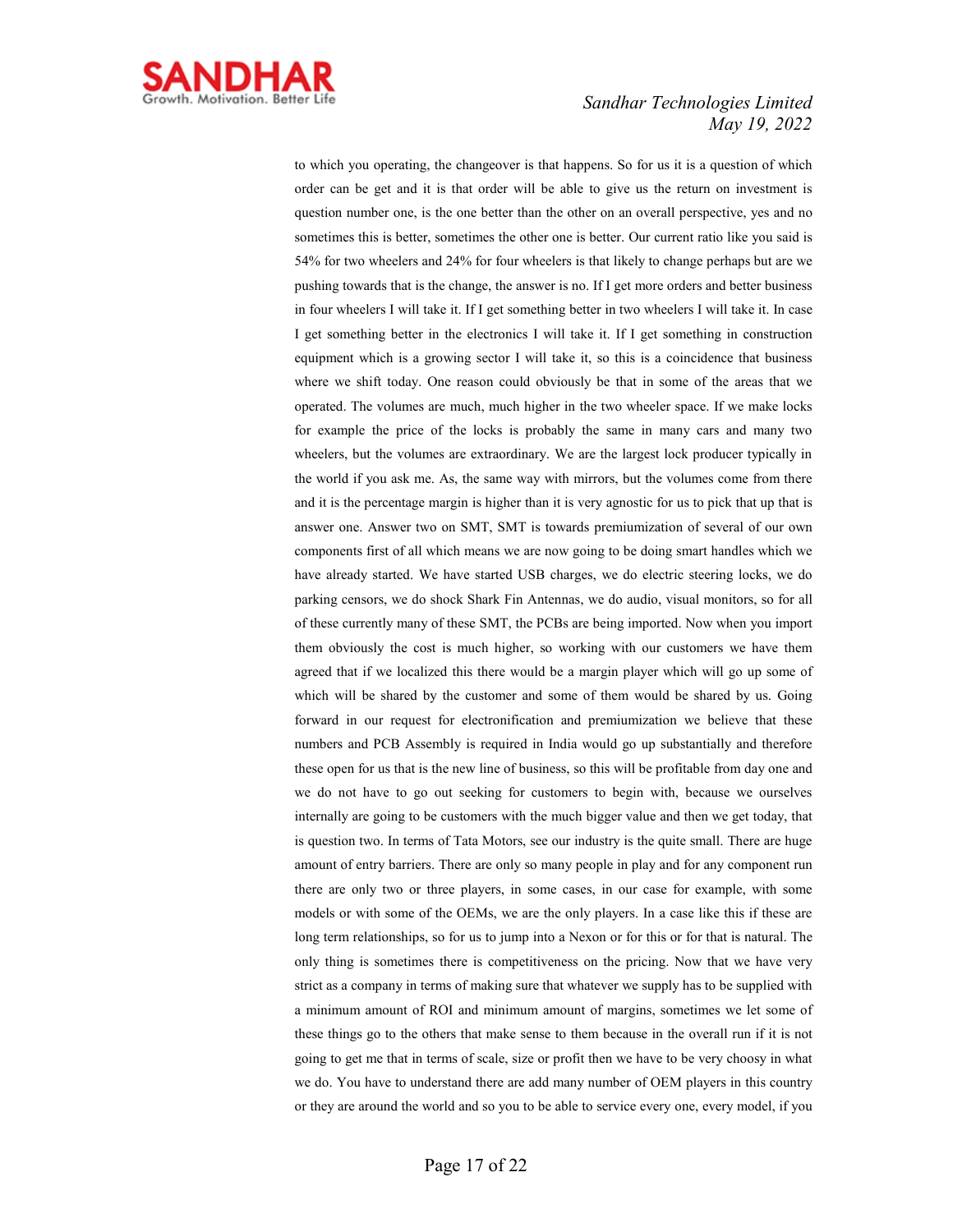

want to get into that risk then obviously it affects your bottomline. So we are the ones that are little choosy on who to pick, which model to pick, where to go, it is not as a Tata Motors does not know us if these RFQs do not come to us, all the RFQs in the business come to us for the componentry that we provide.

**Moderator**: Thank you. Ladies and gentlemen we will take the last question from the line of Shashank Kanodia from ICICI Securities. Please go ahead.

**Shashank Kanodia**: Good morning Sir. Firstly, I just wanted to check last year we grew 25% in terms of value, so what is the volume growth or what is the valuation net for FY2022 on a consolidated basis?

**Jayant Davar:** From the consolidated, you want to answer that question, Yashpal Ji?

**Yashpal Jain**: Yeah sure, So Shashank, you are interested to know the value wise growth?

**Shashank Kanodia**: Volume growth.

**Jayant Davar:** What he saying is, what is on account of inflation, is that what you are saying compared to, what is volume? We will not have exactly the volume growth in terms of number of parts supplied because of the diversity. The number of parts as a number of component of part numbers that we supply run into thousands, so some may be supplied in millions, some may be few hundred thousand and so on and so forth that is a difficult question for me to answer or we can tell you is that on a generic basis, this 25% growth has come in from new product lines that have opened and these are new entries into these OEMs for that kind of parts. You are aware of the industry right, if you look at the industry, you have seen that while the industry has grown much lower compared to how we grown or in fact the industry has kind of gone down, we have still been able to manage it 25% growth, that 25% growth has come in from newer kind of parts, newer kind of businesses which have started now and which is going to help us in a scaling up these growth and the growth numbers that I spoke about. Now, we have not taken too much of growth in the industry in our projections for the future. What we are looking at is our growth which is coming in from new components, new premiumization and so on and so forth. In this particular year that we are now looking ahead for, we have not even looked at any growth or numbers that appear from any commodity increases because sometimes the pass through that also has an impact, so exact numbers to which component we would be very happy to send you numbers in terms of comparison if you were to choose the part that you are likely to have information.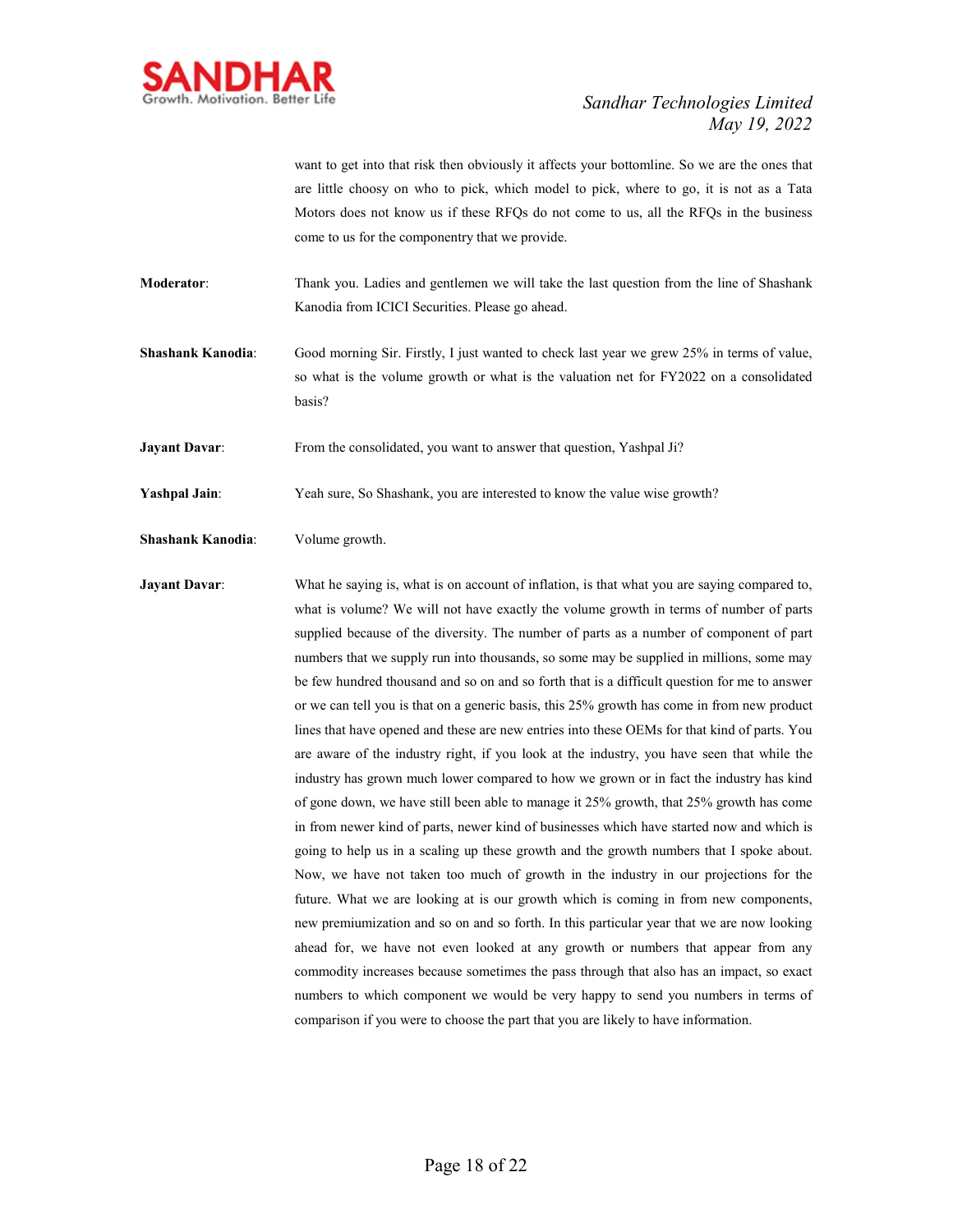

- **Shashank Kanodia:** Secondly, in every concall, we guide for double-digit margins but you are pitting performance is hard to depict that, so could you give us a various realistic sense as to what would be sustainable margins for us?
- **Jayant Davar:** We have done margins in the past. I answered this question in the last quarter or last year, we had at that point of time we had stock expansions and I think we were at numbers of between 12% to 13% was the EBITDA margin and we believe that with the combination of these diverse product lines that we have that is a margin which should be a standard margin for our industry, for our kind of componentry that we do. Of course over a period of time in the last year, there have been various changes and there have been ups and downs in terms of sentiments, in terms of commodities, but that is probably if you look at that particular quarter, I do not have the numbers in front of me, but that was a sustainable quarter from a perspective of the output from a perspective of capacity utilization, it was idealistic in some form. I would imagine that as a company that is what our take is and that is where we should be, so you ask me what is idealistic margin. I would say not just idealistic, but something that has been achieved in the past and something that we wish to always hold it between 12% to 13% margin.
- **Shashank Kanodia**: In your opening remarks you mentioned about supporting your vendors right in the times of difficulty, so does we also with the support from the OEM clients, because even you are not down toward single digit margin trajectory and single digit return ratios, so does that flow from the OEMs to Ashley place like USA?
- **Jayant Davar:** Well, you know the OEMs do have lines of credits and discounting and so on and so forth, so one of the reasons for our working capital probably limits has gone up because we have stopped using that discounting, they charges too much money for this discounting facility. Yashpal Ji, you want to say something on that?
- **Yashpal Jain:** Yeah sure sir, basically Shashank the question is that we get the line of credit as Sir told the discounting facilities from the bankers nominated by the OEs, but normally the discounting rates have considerably gone up. In some cases, they are even beyond 7- 7.5%. At the same time we are getting the working capital limits at something around 4% - 4.5%, so what we do is that we do not go for discounting from the customer side, we are using clean working capital facilities, so that is probably one of the reasons that you see debt levels are shown higher because bill discounting is normally clubbed with the current liability that is how it goes up.
- **Jayant Davar:** To answer your question, a lot of small scale, a lot of other people in the industries that were in pain and where they had no available lines, they went to the OEMs and OEM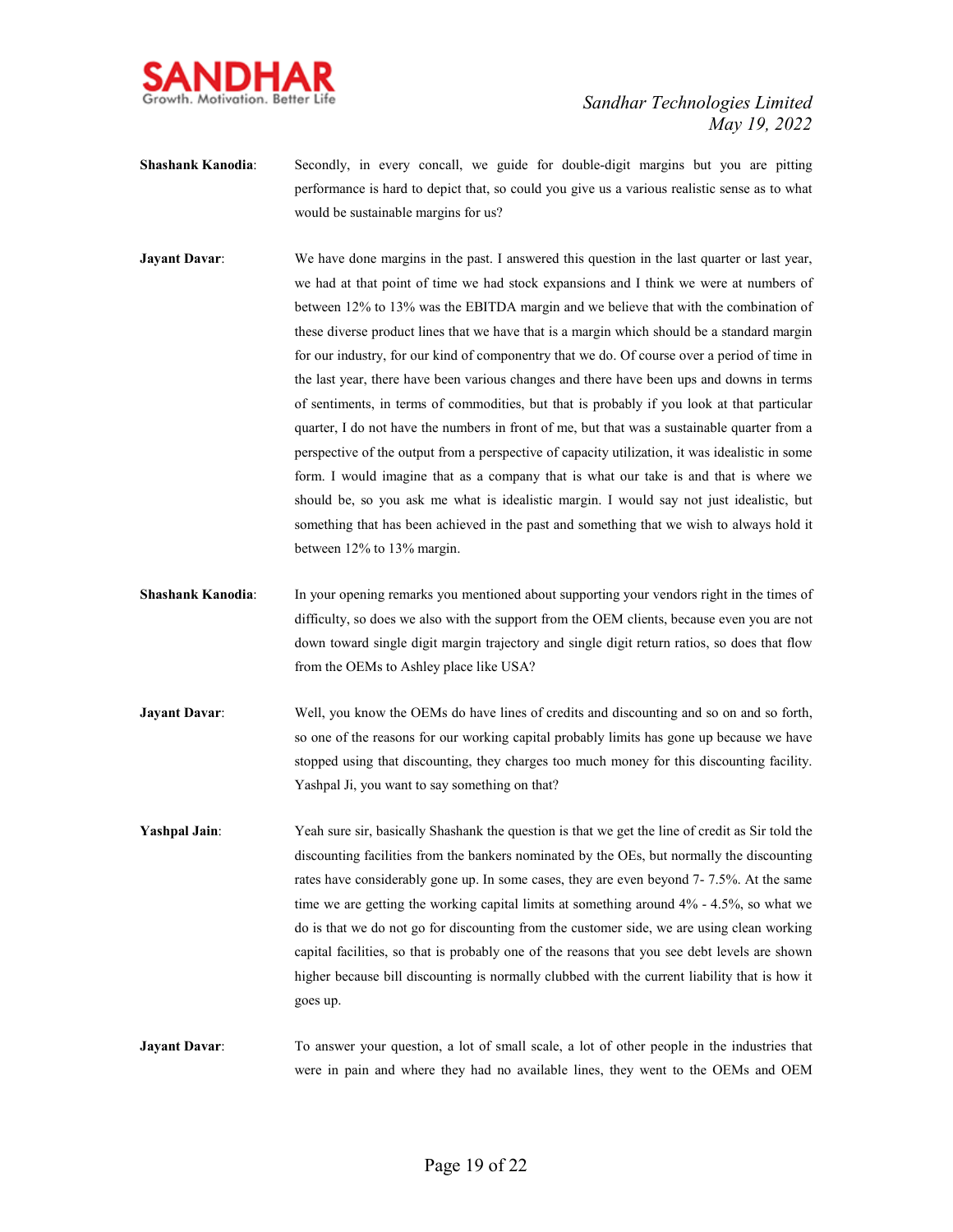

supported them, but for us we feel otherwise, because we believe that we are strengths strong, we have not utilized that in fact we have given support to our supply chain.

**Shashank Kanodia:** Combine FY2022-2023 by doing something like Rs.500 Crores of growth capex right, so what state of asset terms can we generate from that particular segment?

**Jayant Davar:** Again it will be a hybrid right depending from component to component from the vertical to vertical, sheet metal will be different then locks which will be different then mirror which will be different then each unit will be different, we do have a working, Yashpal Ji, would you have the presentation let me have the other day. If you have it in front of you just open it and give some idea.

**Yashpal Jain:** We are expecting something growth of around 35% in terms of our revenue on the current level right one of the things. if you ask asset turn, if I take a total asset turn of my company that would roughly if I say it will be over 2.5% in the coming year. With this I will add, because couple of my projects will be starting later part of the year post third quarter. if I were to take the complete capacity utilization, for example I will take a scenario, 2023- 2024, it can actually go beyond 3%, 3.5% with the volumes.

**Jayant Davar**: 3% to 3.5%.

**Shashank Kanodia**: Lastly, do you see debt picking at this end of this year or you see consistent growth in the debt levels also for the company?

- **Yashpal Jain:** No, debt level like our largely new projects will be finished in the current financial itself so we have kept a target to keep a debt levels below 1:1, I mean debt equity ratio and for the coming years we do not see much capex investment unless we get some new projects for we go for some inorganic expansion and at the same time with the capacity is being used from the new business as well as the existing business, we will be on a fast track to repay the debt also to reduce the debt. .
- **Shashank Kanodia:** Because of few quarters back, your commentary was debt should have picked in FY2021 itself and now we have almost tripled this year and probably we will have even more debt coming on books for this fiscal year?
- **Jayant Davar:** At that point of time we have said that under the current circumstances we had no reason to expand there or these businesses that you have seen have been thrown as opportunities on to our table and these are all new and these required very quick working in fact some of the projects are coming up within three to four months on fully matured startup basis, obviously when something like that happens, these are you could consider them inorganic at some point.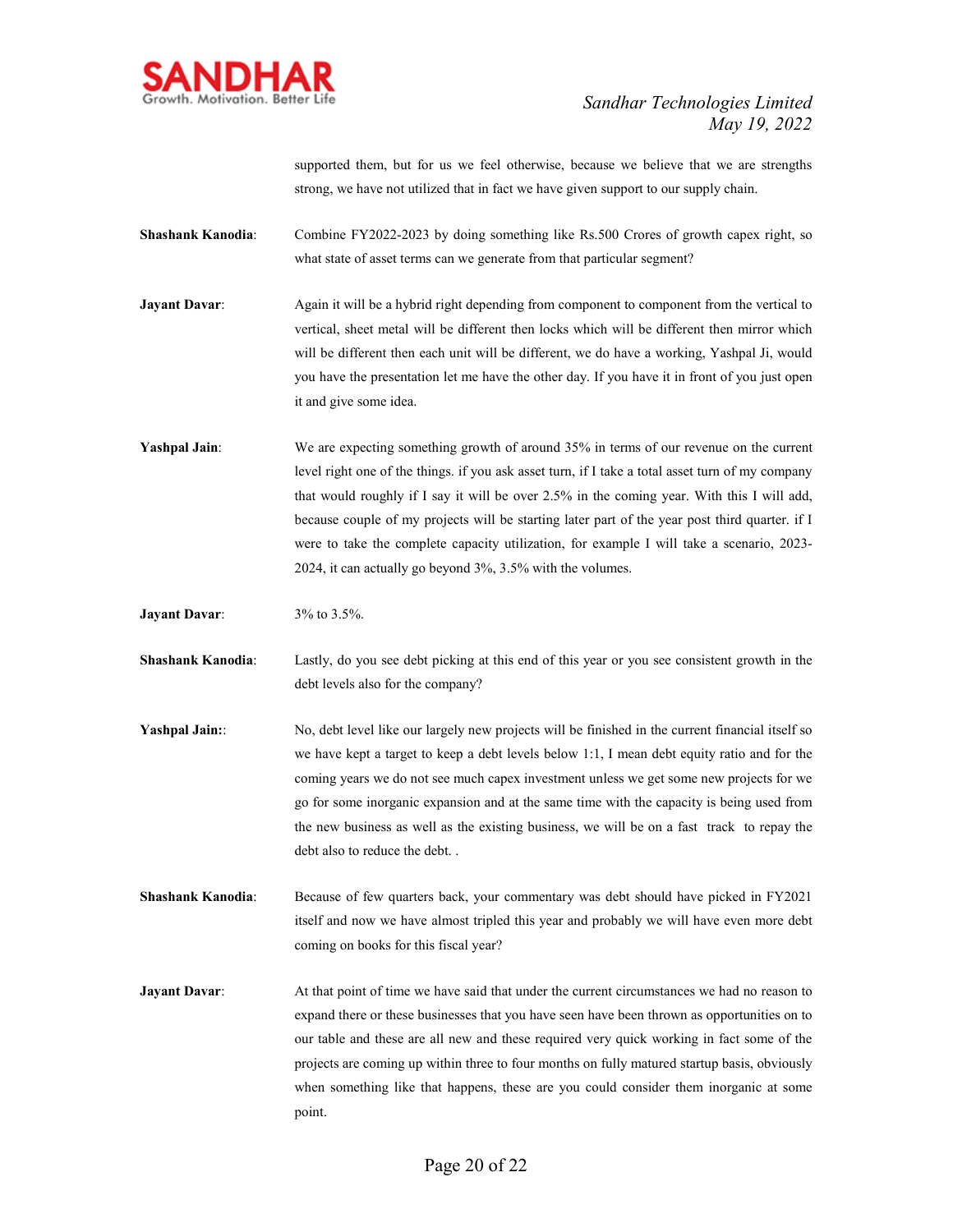

- **Shashank Kanodia**: One last thing Sir, on the EV front if you can name some of your clients in the part state is supplying to them will be great?
- **Jayant Davar:** I think we have given that in the past. It is a long list. It is a long list of the manufacturers and it is a long list of components, so if I have to read them out it would take a while, but I would say that in the Indian context of the EV industry, we are participating everywhere in fact even to a point are not only the people who set up establishment, some people who are planning to set up establishment, some of them which are under the trial and error mode also buying most of the component.
- **Shashank Kanodia:** It remains broadly the same vis-à-vis what we do the ICE part or is there some addition to it?
- **Jayant Davar:** Yes, there are some additions to it. In fact there are several components that we have developed only for EVs specifically for OEs that work with those clients are current and those are completely difference, so it is not interchangeable directly, these have more software, these are more electronic in nature, is how it is, here also now developing some componentry with specifically only go into EVs in the powertrain.
- **Shashank Kanodia**: Thank you so much. That is all from my side.
- **Moderator**: Thank you. Ladies and gentlemen that was the last question for today. I would now like to hand the conference over to the management for closing comments.
- **Jayant Davar:** Once again big thank you to Dolat Capital for putting this together, a big thank you to all the participants today. Thank you for all your questions. I am not sure if I have been able to do justice to your questions in terms of my response, but sometimes that happens when you are talking on the phone. I am hopeful that the next time around the things improving, the way they are maybe we can spend more time in a physical meeting Abhishek and address some of these things to even better satisfaction and may be detailed presentations rather than the one hour slot that we had today, but like I said in the beginning let me close with that saying that while the year has been extremely, extremely challenging in terms of whether it was second wave of COVID which had disrupted the business in the last year of April, May, June which was the crazy upward trend, it was trend, it was crazy, aggressive nature of commodity price increases, whether it was the shortage of semiconductors, whether it was the negative sentiment in the market, whether it was the continuous increase in other input cost, power went up, fuel went up, wages went up in fact in our European operation, gas and power was costing eight times of our regular power cost and of course where we upcoming BS-VI phase regulations and transitions that were confusing the market on EVs and so on and so forth, but going forward now, I think I believe that all of that is in